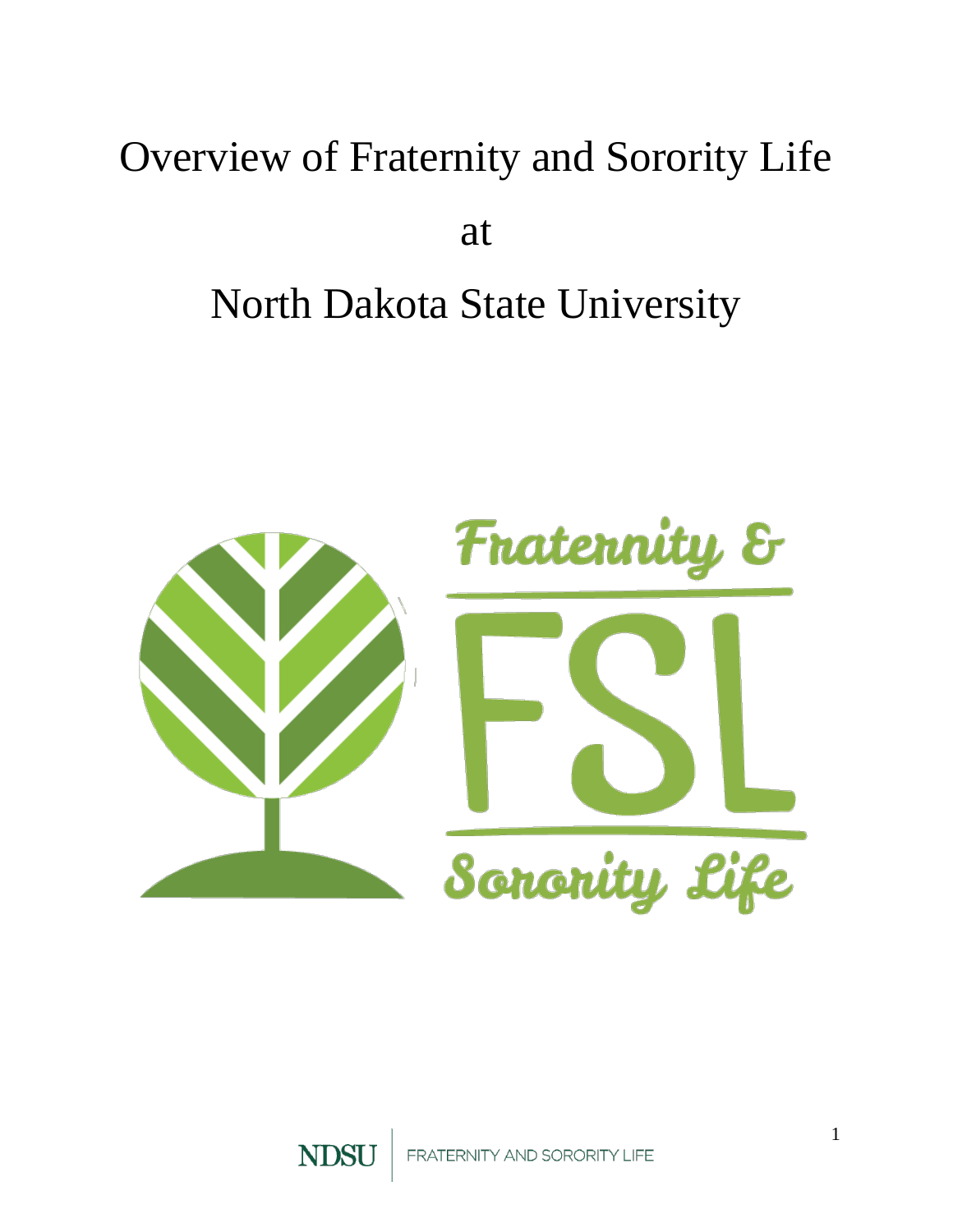## **Table of Contents**

| The Roles and Purpose of the Interfraternity Council and Panhellenic Council  8  |  |
|----------------------------------------------------------------------------------|--|
|                                                                                  |  |
| Expectations and Responsibilities of Alumni and/or Federal House Corporations 11 |  |
|                                                                                  |  |
|                                                                                  |  |
|                                                                                  |  |
|                                                                                  |  |
|                                                                                  |  |
|                                                                                  |  |
|                                                                                  |  |
|                                                                                  |  |
|                                                                                  |  |
|                                                                                  |  |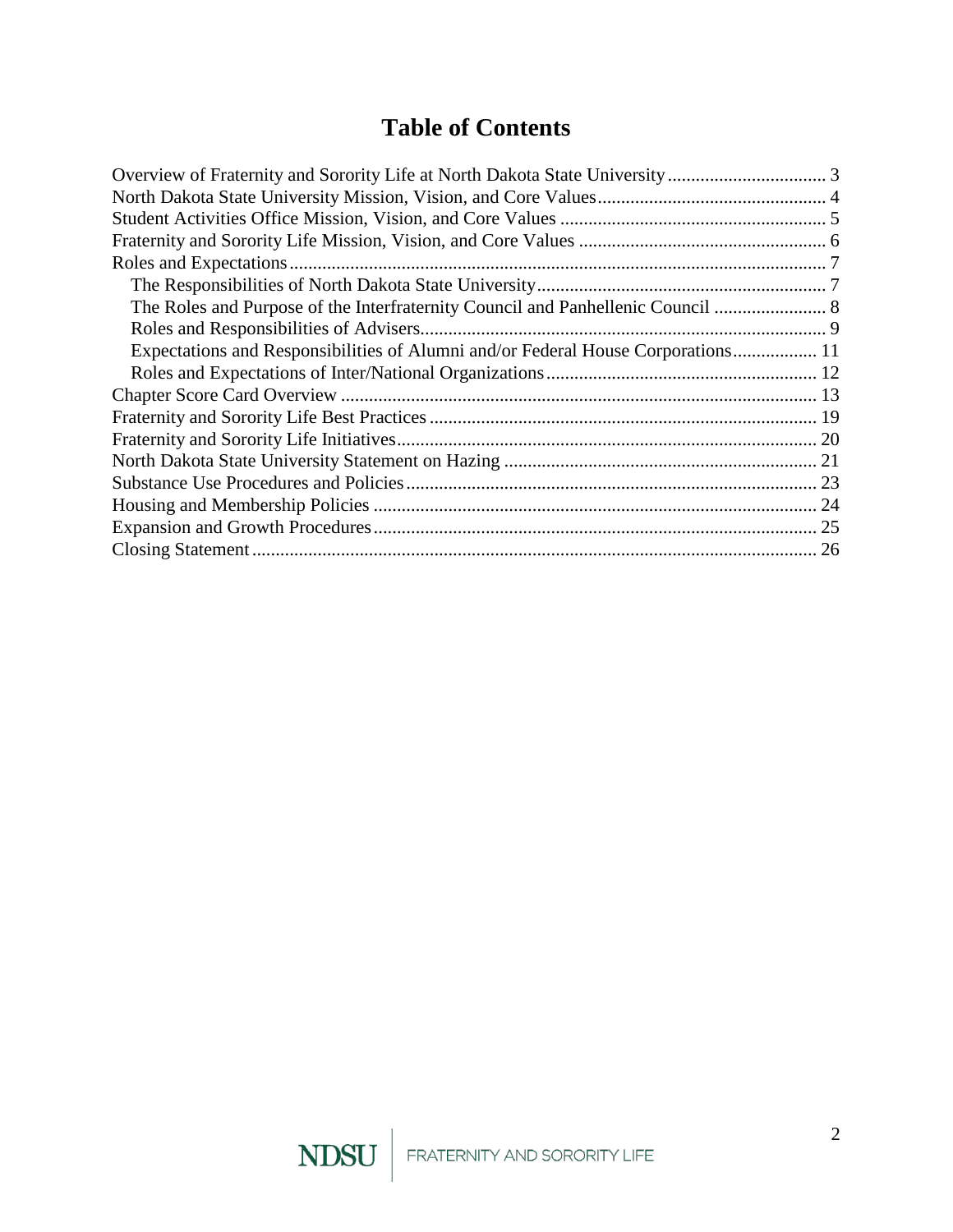## <span id="page-2-0"></span>**Overview of Fraternity and Sorority Life at North Dakota State University**

*"With energy and momentum, North Dakota State University addresses the needs and aspirations of people in a changing world by building on our land-grant foundation"*

The Mission of North Dakota State University (2009)

North Dakota State University recognizes that student involvement complements the overall mission of the University and assists in the growth of its students. Fraternities and sororities have been part of the North Dakota State University community for over 100 years, and have provided a variety of opportunities for students to grow and develop. Participation offers opportunities for students to develop: supportive relationships, leadership skills, scholastic achievement, moral reasoning, standards of ethical conduct, social awareness, mentoring relationships with alumni and upper-classmates, career interests and aspirations, and a commitment to community service.

North Dakota State University recognizes the responsibility for Fraternity and Sorority Life is shared among the undergraduate chapter membership, the alumni, the inter/national organization, and the University. As such, the University believes in nurturing cooperative relationships among all parties. All components must work toward the common good, general welfare, and education of the students who comprise our Fraternity and Sorority Life community.

The University further acknowledges the significant contributions that fraternities and sororities make toward the development of a sense of community. Loyal alumni support, and fraternity and sorority members' participation in campus activities, student leadership, and community service is beneficial to the general welfare of the University. The University also acknowledges the investment made by alumni in providing support to the chapter members and facilities through their advisement and management.

By extending invitations to establish undergraduate chapters of selected inter/national fraternities and sororities, North Dakota State University endorses their founding and operating values and principles as long as they remain complementary to the educational processes, the overall University mission, and prove beneficial to the overall fraternity and sorority community.

Fraternity and sorority chapter members share responsibility with the University for strengthening the total quality of student life by making a significant and positive contribution to the personal growth of students. The relationship between North Dakota State University and the fraternities and sororities, their alumni, and inter/national organizations must be cooperative, mutually beneficial, and mutually supportive. The purpose of this document is to define those relationships and responsibilities and share expectations as they pertain to Fraternity and Sorority Life at North Dakota State University.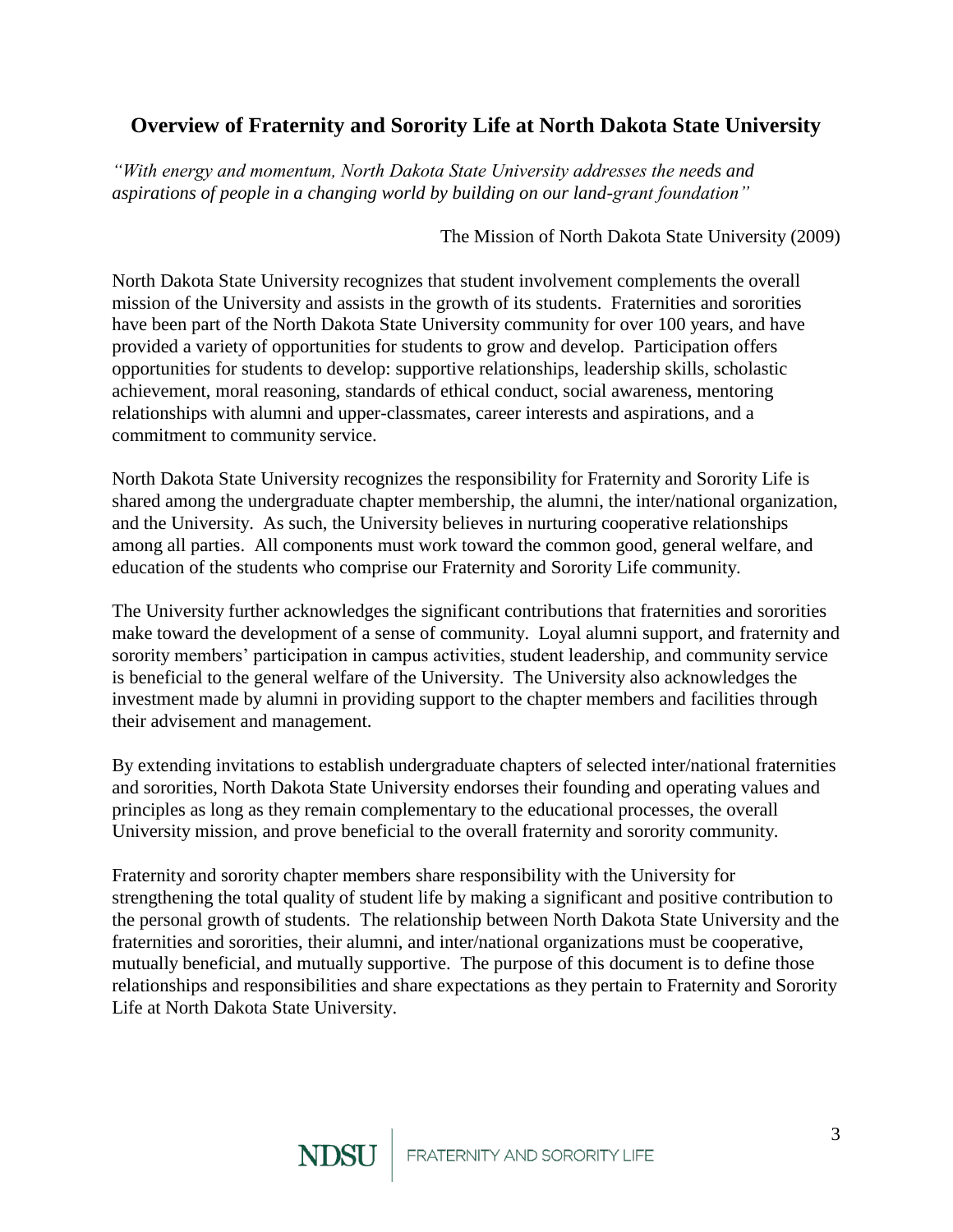## **North Dakota State University Mission, Vision, and Core Values**

## **Mission**

<span id="page-3-0"></span>With energy and momentum, North Dakota State University addresses the needs and aspirations of people in a changing world by building on our land-grant foundation.

## **Vision**

We envision a vibrant university that will be globally identified as a contemporary metropolitan land-grant University.

## **Core Values**

### **Land-Grant**

We reflect and serve geographically and culturally diverse populations. We share the success of the University across the campus. We anticipate and welcome growth and service that will occur in ways yet to be conceived. We embrace our unique complexities as a land-grant university on the Northern Great Plains. We remain committed to serving people globally.

## **People**

We derive strength and vitality from each other and from the diverse communities we serve. We care about the current and future welfare of our students, staff, and faculty. We promote excellence through individuals participating in decisions and value cooperation for the common good.

## **Scholarship**

We are an engaged university and acknowledge and pursue scholarship of all forms, including discovery, teaching, integration, and application. We uphold the rights and responsibilities of academic freedom.

## **Teaching and Learning**

We provide a superior teaching and learning environment within and outside of the traditional classroom. We promote and value liberal, graduate, and professional education in a collegial environment where divergent ideas can be shared. We foster an environment that promotes lifelong learning with individually-defined goals.

## **Ethics**

We maintain our integrity through principled action and ethical decision-making.

## **Culture**

We will be the land-grant university that we want to be by welcoming and respecting differences in people and ideas. We support the goals of the North Dakota University System and value collaboration with colleges and universities around the world. We foster accessibility to our programs and services.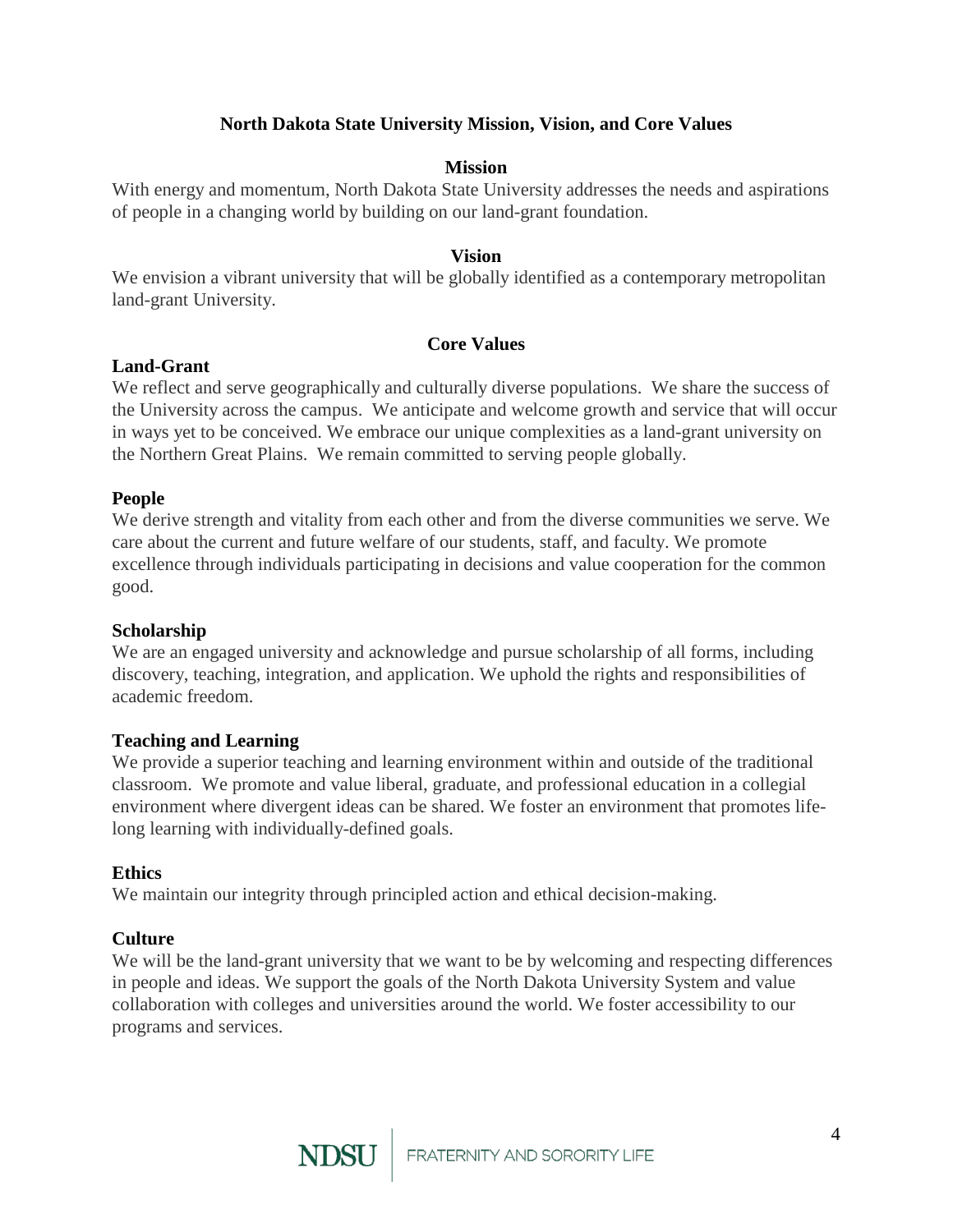## **Accountability**

We have a special relationship with, and are accountable to, the people of North Dakota. We actively strive to contribute to our region's economic prosperity and to improve the quality of life.

## **Student Activities Office Mission, Vision, and Core Values**

## **Mission**

<span id="page-4-0"></span>Provide students opportunities for holistic growth through co-curricular experiences.

### **Vision**

Student Activities will foster an environment that cultivates student learning through intentional programs, leadership experiences, and services to help promote student success.

#### **Core Values**

Engaging students in active co-curricular learning.

Providing holistic learning experiences for all students.

Developing students into lifelong citizens and leaders.

Building supportive and inclusive communities.

Using resources effectively to achieve University mission and goals.

Retaining students and supporting their transition to and from college.

Forging educational partnerships that advance student learning.

Developing soft skills in preparation for graduation and lifelong success.

### **Department Goals**

In support of the university's goals and initiatives, Student Activities works towards achieving the following goals:

- Assist with improvement of retention, student success, and learning through co-curricular experiences for both undergraduate and graduate students.
- Enhance academic success through intentional co-curricular experiences.
- Develop university partnerships in order to create meaningful involvement experience.
- Increase student participation in co-curricular experiences.
- Utilize assessment to create and modify programs and services to better meet the needs of our students.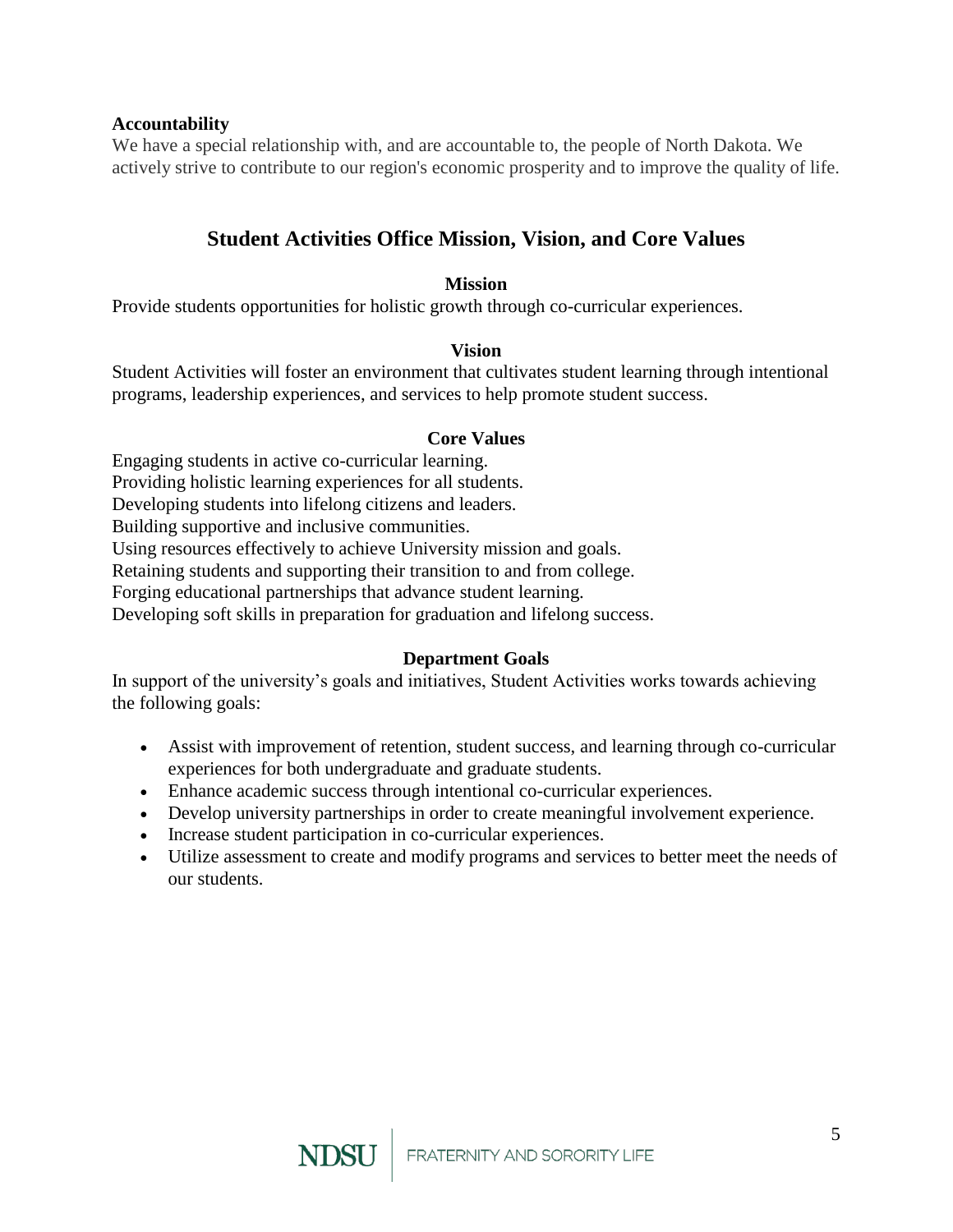## **Fraternity and Sorority Life Mission, Vision, and Core Values**

#### **Mission**

<span id="page-5-0"></span>Members of the North Dakota State University fraternity and sorority community strive to engage in activities which complement the holistic development of each student and foster a commitment to academic success and excellence. The fraternity and sorority community at North Dakota State University will donate its time, energy, and resources to benefit and better the surrounding community. Each member of our community is committed to holding themselves to a higher standard of performance, academic excellence, and personal and professional development.

### **Vision**

The Fraternity and Sorority Life community will be a model community that holds its members to a higher standard of excellence and performance that fosters personal and professional development.

## **Core Values**

#### **Scholarship**

Academic excellence is an important part of being a member of a fraternity or sorority. Fraternity and Sorority Life members learn and achieve at a high level because academic success is the primary reason for being at North Dakota State University. Their membership complements their experience to help them reach their goals.

### **Leadership**

Being in a fraternity or sorority provides opportunities for members to learn many transferable skills through leadership positions in their chapters and their community. These transferable skills will continue to benefit their members many years after their collegiate experience comes to an end.

### **Brotherhood and Sisterhood**

Fraternities and sororities provide members with their 'home away from home' and give them a sense of belonging and purpose. Members create memories and bonds with their chapter that will last a life time and provide them with a group of people they can always count on.

### **Service and Philanthropy**

Giving back to the community through philanthropy and service is an important part of the membership experience. Service to others and the community gives members an opportunity to learn more through service learning.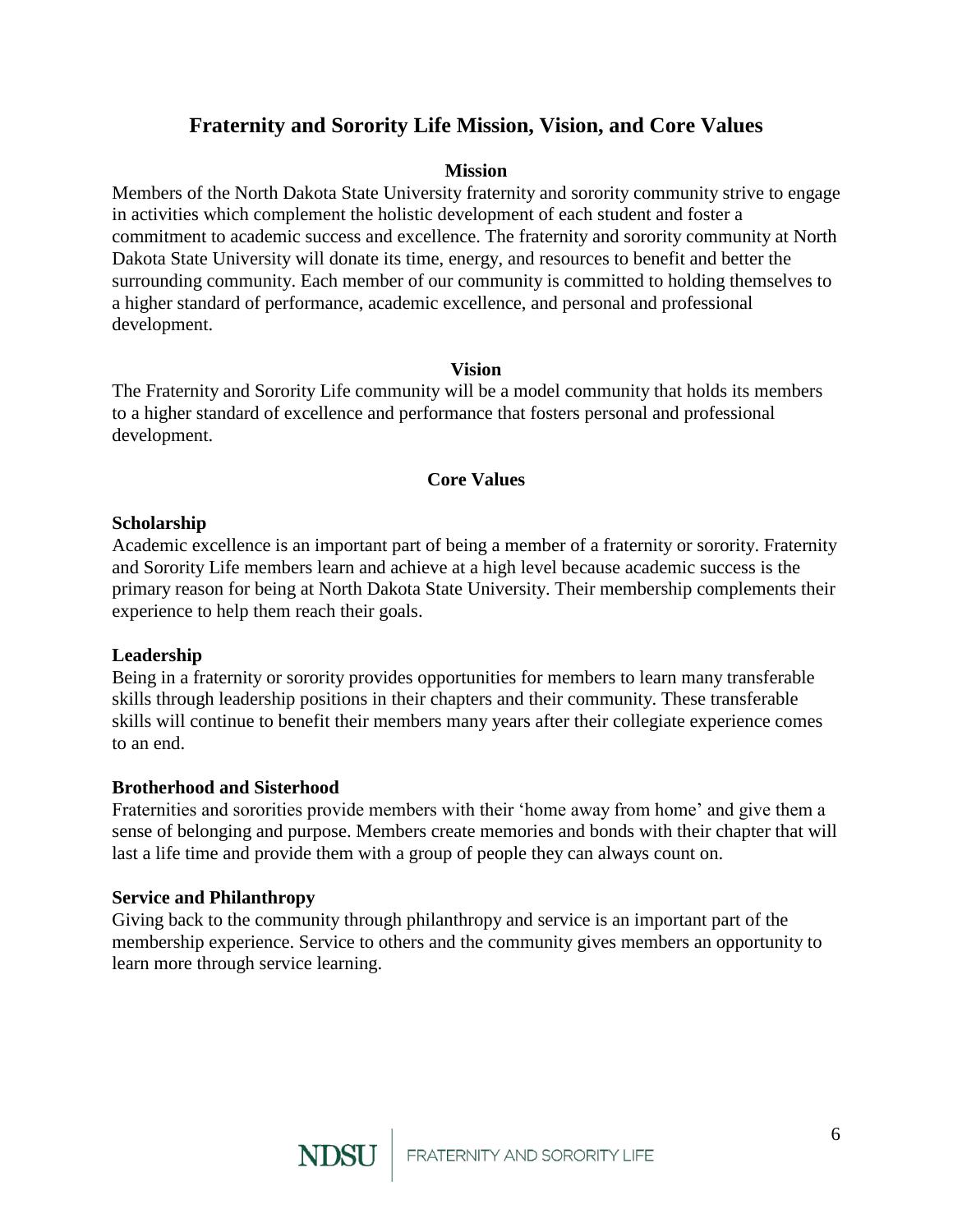## **Roles and Expectations**

## <span id="page-6-1"></span><span id="page-6-0"></span>**The Responsibilities of North Dakota State University**

These responsibilities will be tasked to the Coordinator for Fraternity and Sorority Life. They will be responsible for ensuring that they are being enacted in an appropriate and efficient manner in addition to their job responsibilities and functions.

- 1. Provide professional support and advisement to individual chapters, the governing councils, and the entire Fraternity and Sorority Life community
- 2. Establish partnerships with alumni and inter/national headquarters for the benefit of the fraternity and sorority chapters
- 3. Support Fraternity and Sorority Life community's efforts in the area of self-governance and will assist as needed
- 4. Maintain an open line of communication with members of the Fraternity and Sorority Life community
- 5. Seek opportunities to celebrate our common goals and recognize achievements
- 6. Develop leadership opportunities for the Fraternity and Sorority Life community
- 7. Provide opportunities for holistic development for the Fraternity and Sorority Life community
- 8. Ensure the Fraternity and Sorority Life community abides by inter/national, legal, and University specific code of conducts
- 9. Utilize best practices in risk management
- 10. Provide eligibility checks for all required leadership positions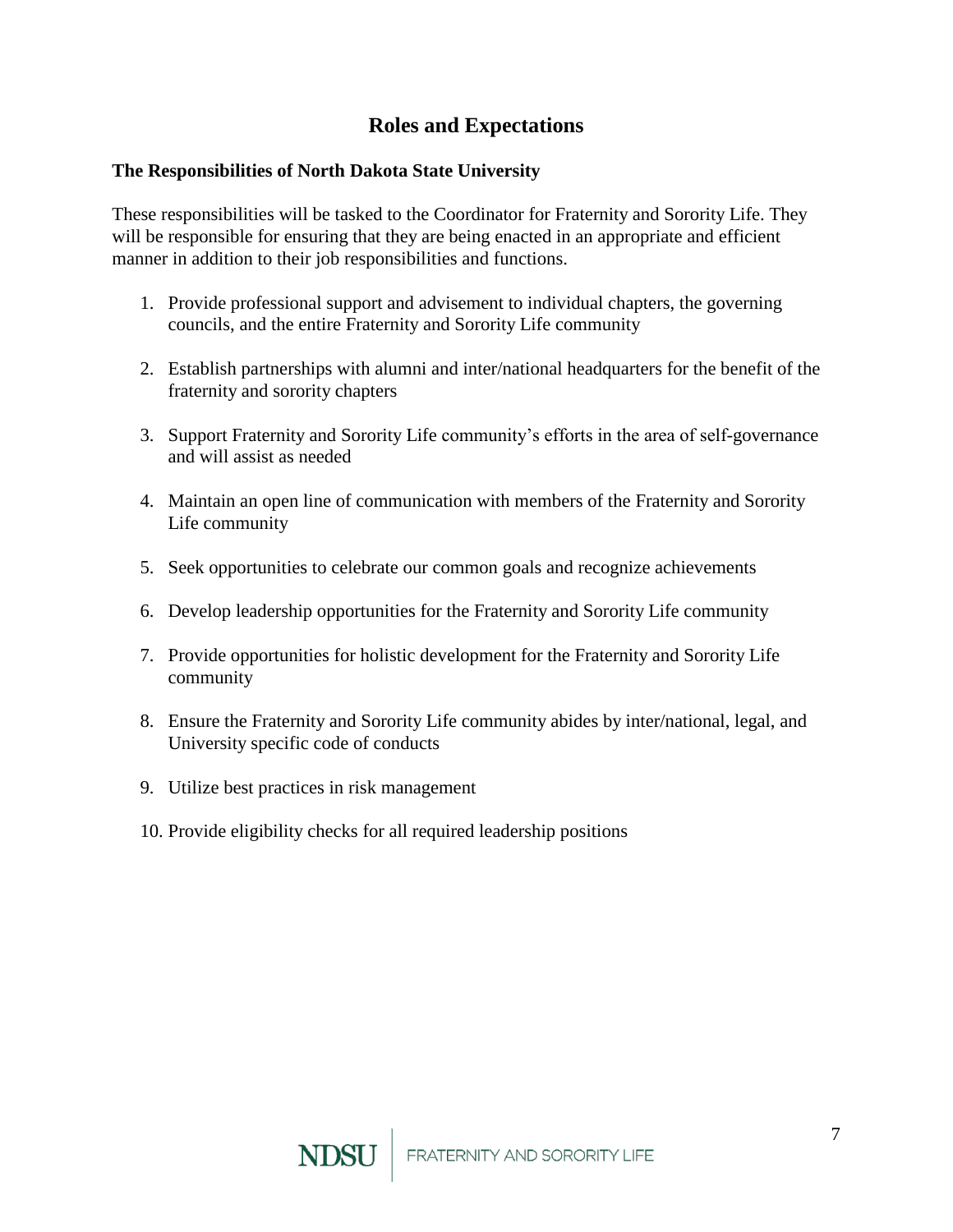## <span id="page-7-0"></span>**The Roles and Purpose of the Interfraternity Council and Panhellenic Council**

The Interfraternity Council and Panhellenic Council are the student governing bodies for fraternities and sororities. These entities are affiliated with North Dakota State University through the Student Activities Office and contribute to the fulfillment of the University's purpose. The scope of authority for the Interfraternity Council and Panhellenic Council is legislative, administrative, and Advisery. These groups are expected to:

- 1. Develop a working relationship with the member chapters and their representatives who serve on the councils
- 2. Serve as advocates for the Fraternity and Sorority Life system by representing constituents in various capacities (i.e. University committees, etc.)
- 3. Provide a system of support to the Fraternity and Sorority Life chapters
- 4. Provide programs that support educational and personal development for fraternity/sorority members
- 5. Represent accomplishments and concerns of the Fraternity and Sorority Life system as well as recommend policy changes, which affect its constituencies
- 6. To establish, communicate, and support policies, rules, and regulations (within established policies of the University, the North-American Interfraternity Conference, and the National Panhellenic Conference) that outline codes of operations and standards.
- 7. Develop, revise and abide by their respective constitutions
- 8. Develop and maintain lines of communication with Fraternity and Sorority Life staff and other University officials and personnel as appropriate
- 9. Keep and maintain records of all financial transactions, membership records, organization rosters, waivers, and other pertinent documents for the last four academic years
- 10. Maintain and operate judicial boards to hold organizations accountable in accordance with the respective council's constitution and bylaws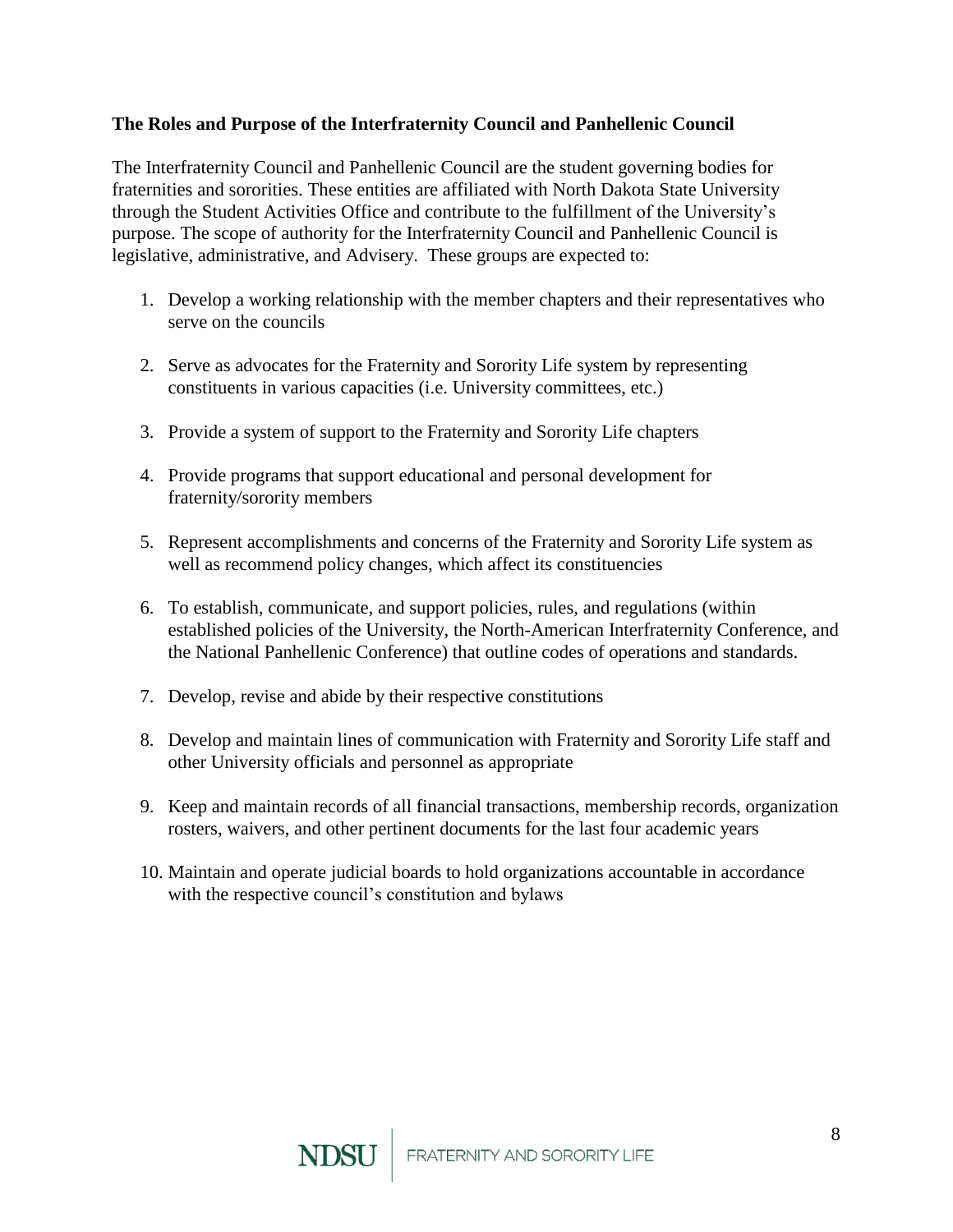## <span id="page-8-0"></span>**Roles and Responsibilities of Advisers**

As part of the requirements for affiliation, all fraternities and sororities at North Dakota State University are required to have an adviser who is a member of the University faculty, staff or administration. The faculty adviser is to complement and support the roles and responsibilities of the Alumni Chapter Adviser. Roles and responsibilities as indicated by the following statements are meant as guidelines by North Dakota State University.

## **Faculty Advisers** must:

- 1. Be a staff and/or faculty member at North Dakota State University
- 2. Attend meetings and training programs for advisers
- 3. Become familiar with University policies and regulations applicable to Fraternity and Sorority Life chapters
- 4. Attend a minimum of one regular meeting of the chapter per semester
- 5. Become familiar with the activities of the chapter and participate in events (including recruitment) when possible
- 6. Provide assistance to the organization in meeting and maintaining the conditions of University affiliation including signatures and required paperwork from Congress of Student Organizations (CSO)
- 7. Provide assistance in the areas of organizational and personal development
- 8. Provide resource information to the chapter on opportunities available to chapter members
- 9. Meet with the Alumni Chapter Adviser once per semester
- 10. Meet regularly with the chapter president to discuss current chapter events, issues, and progress and provide advisement
- 11. Help monitor academic progress of the chapter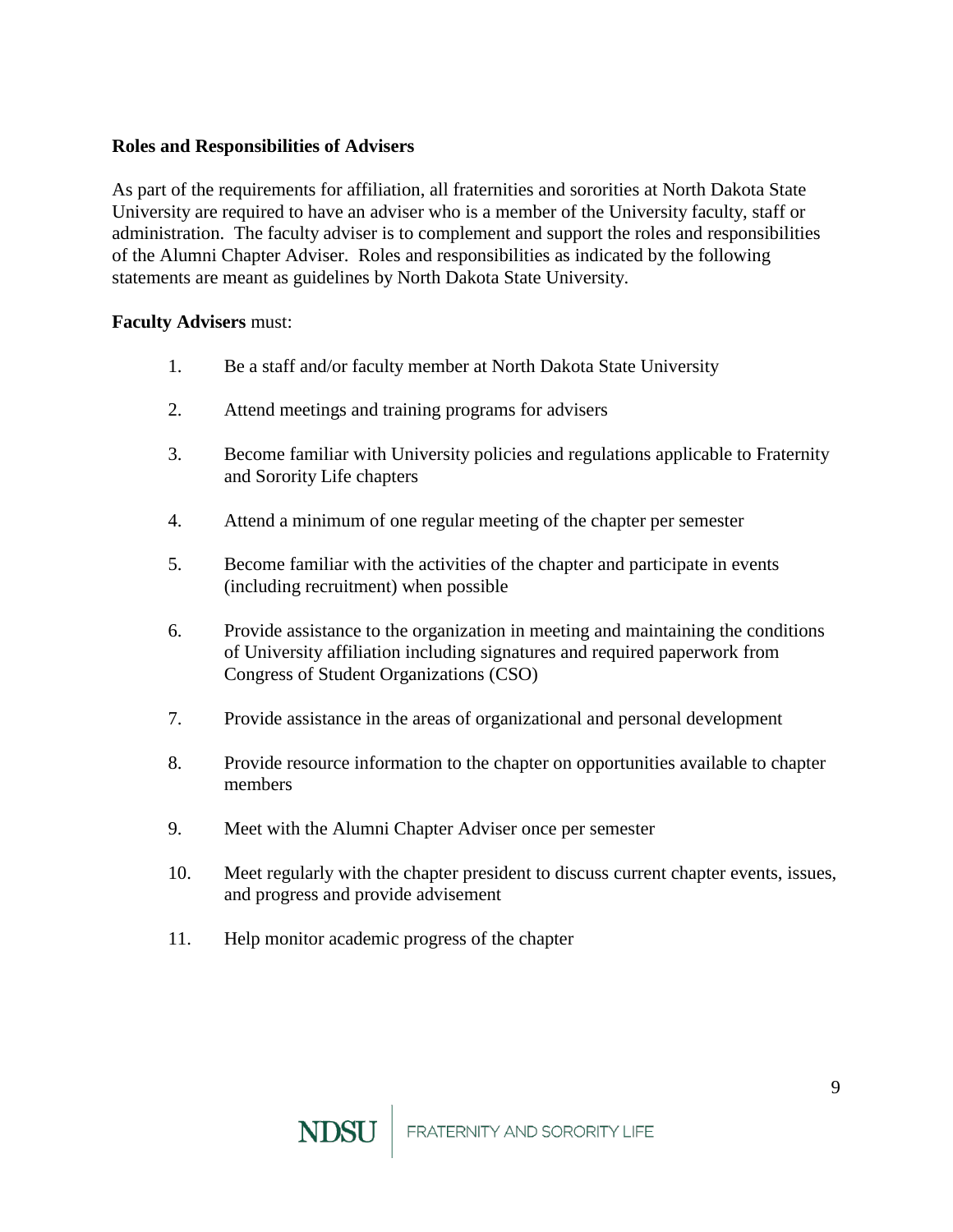## **Alumni Chapter Advisers** are asked to:

- 1. Attend meetings and training programs for advisers
- 2. Become familiar with University policies and regulations applicable to Fraternity and Sorority Life chapters
- 3. Attend regular meetings of the chapter and become familiar with its activities
- 4. Provide assistance to the organization in meeting and maintaining the conditions of University affiliation
- 5. Provide assistance in financial and general operating affairs of the organization
- 6. Provide advisement to officers and members in the planning and implementation of chapter activities
- 7. Assist chapter officers and members in the development of recruitment and new member programs
- 8. Provide assistance in the areas of organizational and personal development
- 9. Help the chapter and its members live up to the ideals of the fraternity or sorority
- 10. Be represented in meetings scheduled by advisers/alumni
- 11. Meet with the Faculty Adviser once per semester
- 12. Meet with visiting consultants and inter/national headquarters representatives
- 13. Help monitor academic progress of the chapter and of individual members
- 14. Meet with the Coordinator for Fraternity and Sorority Life once per semester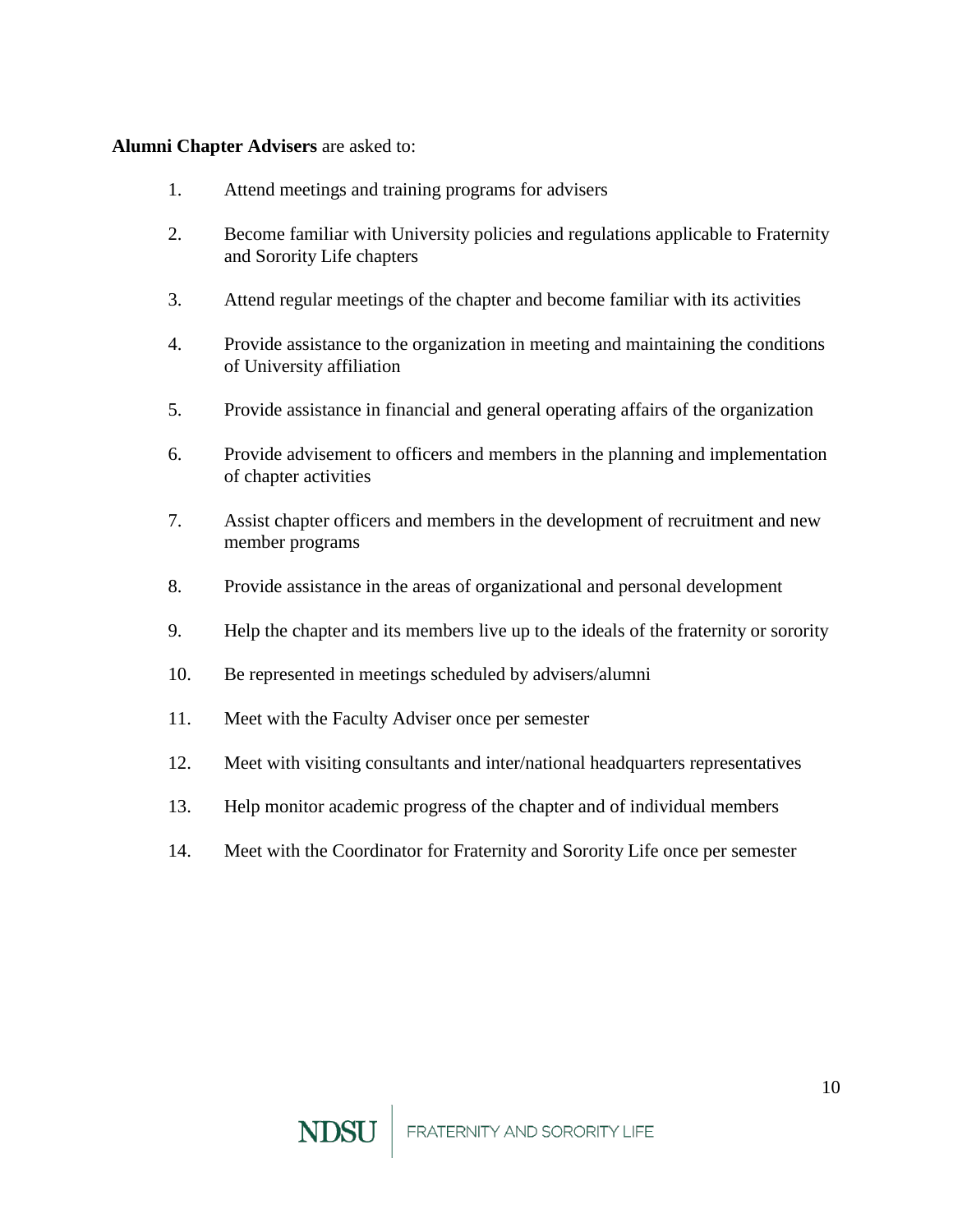## <span id="page-10-0"></span>**Expectations and Responsibilities of Alumni and/or Federal House Corporations**

Most fraternity and sorority chapters at North Dakota State University provide housing for their collegiate membership. The houses are owned by the private, non-profit corporations of the fraternities or sororities. The Alumni House Corporation represents the primary group with which the University communicates in all matters relating to the general operation of its facilities. The House Corporation is expected to:

- 1. Ensure a safe, secure, and healthy atmosphere.
- 2. Provide a sanitary food preparation area, where applicable, and nutritious meals, when provided.
- 3. Provide an appropriate area for dining (where applicable), studying, sleeping, and social activities.
- 4. Ensure that the chapter facility meets standards for zoning, health, safety, fire, and sanitation codes.
- 5. Provide a copy of the inspection report by the City of Fargo to the University.
- 6. Support the efficient operation of the chapter and assist the chapter in the management of its finances and the maintenance of financial solvency.
- 7. Support and advise the chapter in seeking compliance with the Overview of Fraternity and Sorority Life and other University policies as needed.
- 8. Provide in cooperation with the inter/national fraternity/sorority short and long-term goals for the chapter and/or facility.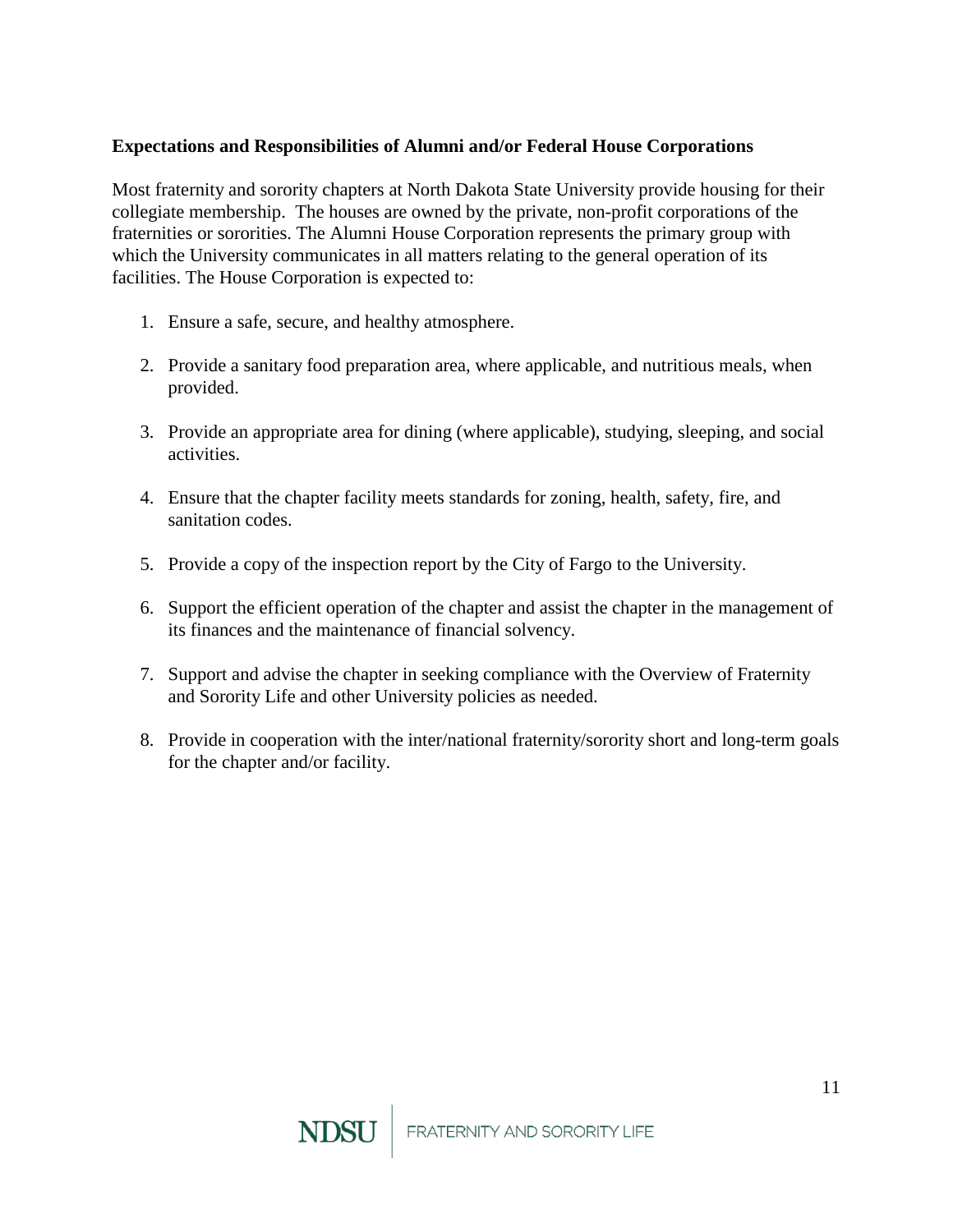## <span id="page-11-0"></span>**Roles and Expectations of Inter/National Organizations**

As outlined earlier in this document, fraternity and sorority chapters are uniquely qualified to contribute positively to the primary purpose of North Dakota State University. Further, the University recognizes that a partnership exists between the fraternities/sororities and the University to promote the most complete personal, intellectual, physical, and social development of its members.

The inter/national organizations of the fraternity/sorority chapters each contribute to this partnership and to attaining the educational mission of North Dakota State University. Inter/national organizations are expected to:

- 1. Support and assist the chapter in the compliance with standards established in the Overview of Fraternity and Sorority Life
- 2. Support and encourage the efficient operation of the chapter in accordance with its own guidelines
- 3. Assist and support the chapter in the management of its finances and the maintenance of financial solvency
- 4. Assist the chapter in securing appropriate housing
- 5. Support the chapter's compliance with the conditions of affiliation and other University policies, rules, and regulations. Furthermore, in case of conflicting policies, the inter/national organization is expected to support the policies of North Dakota State University
- 6. Assist in the supervision and development of recruitment and new member programs
- 7. Communicate with the chapter and its advisers to discuss the chapter's performance and progress
- 8. Perform regularly scheduled chapter visits or consultations to evaluate chapter status and progress
- 9. Assist the University in the resolution of problems relating to the conduct and performance of the chapter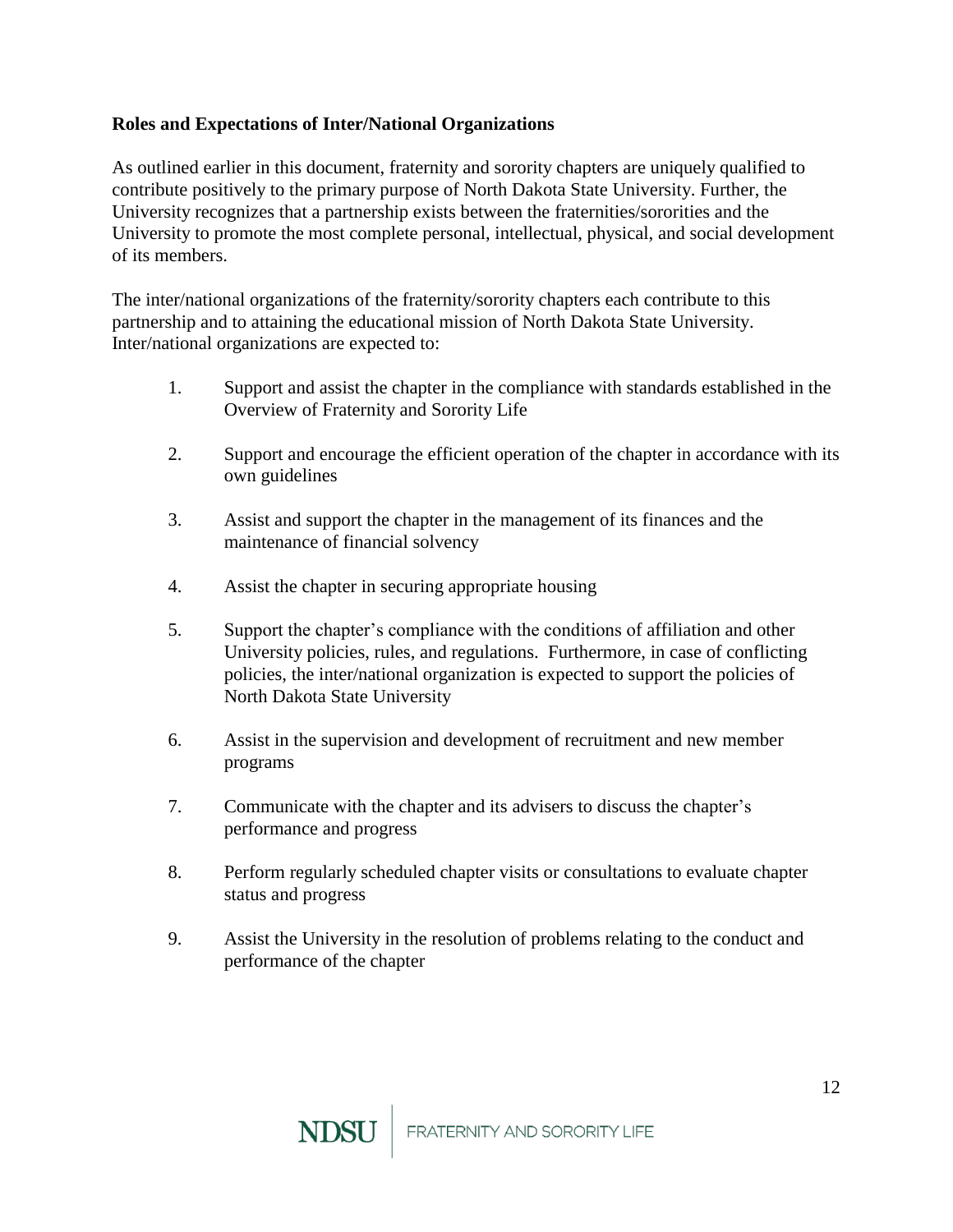## **Chapter Score Card Overview**

<span id="page-12-0"></span>The chapter score card system will be a point system. In order to remain in good standing with the University, each chapter must earn at least 45 points each semester with 90% of those points coming from the silver category. If a chapter does not meet satisfactory levels for two consecutive semesters, the chapter president, alumni Adviser, and faculty Adviser will develop a success plan with the Coordinator for Fraternity and Sorority Life.

This accountability system is scheduled to be active starting with in Spring 2020. Categories, levels of standings, and requirements are subject to change per student and administrative feedback.

This shall be completed on a semester basis with the chapters point and level of standing being public, but the breakdown of points and what was submitted shall remain confidential. All presidents will be trained on how to submit respective documents and events for points.

There shall be three levels of standing with each earning different points:

- Platinum: excellence (3 points per item)
- Gold: outstanding (2 points per item)
- Silver: satisfactory (1 point per item)

Each of the levels of standing shall build upon each other. For example, in order to meet the Gold level, all members of the silver level should be completed.

There shall be eight categories that each organization will be evaluated on:

- Academics
- Campus presence
- Inter-Greek relations
- Chapter operations
- Service and Philanthropy
- Health and Safety
- Membership Development
- Alumni Relations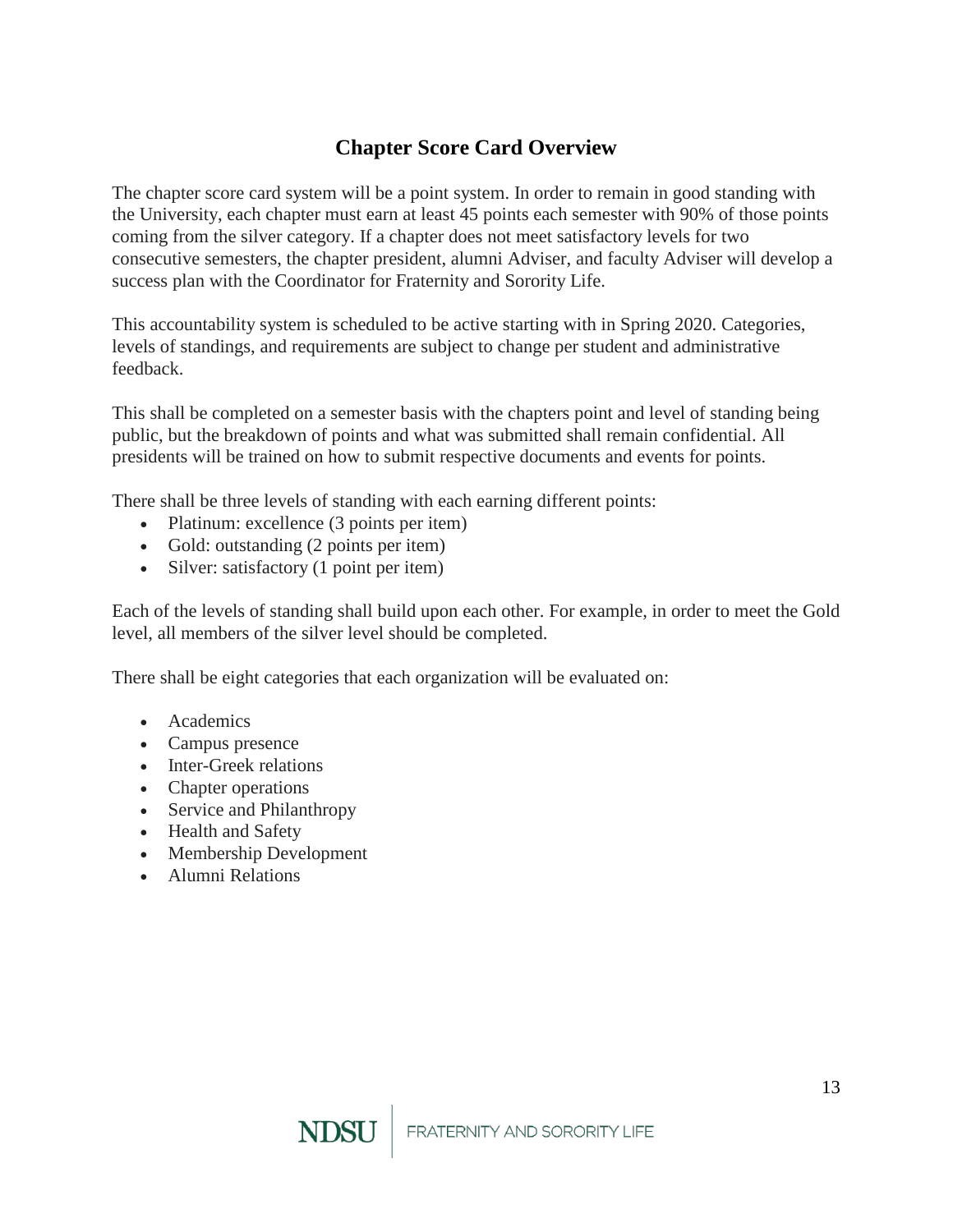## **Academics**

Silver requirement:

- All officers maintain at least a 2.75 GPA
- 80% of chapter members maintain a 2.50 or higher GPA
- Submit an academic achievement plan for members below a 2.50
- Place members below a 2.50 on academic probation
- Host at least one academic workshop
- Chapter to exceed/or meet all women/men's GPA or IFC/PHC GPA, whichever is highest

Gold requirement:

- Submits an academic recognition plan
- Meets or exceeds the IFC/PHC GPA or all women/men's GPA, whichever is highest
- Meets at least a 3.0 semester GPA

Platinum Requirement:

- Perform above the all FSL or all Campus GPA, whichever is highest
- Faculty Adviser meets with academic chair regularly

## **Campus Presence**

Silver requirement:

- Host at least one event each semester with a non-Greek organization with at least 75% chapter attendance
- Achieve 50% attendance in Greek Week
- Attend at least one non-Greek NDSU event with 75% chapter attendance in letters
- Remain in good standing with CSO
- Participate in at least one diversity training with 75% chapter attendance

Gold requirement:

- Host at least two events each semester with a non-Greek organization with 50% chapter attendance
- At least 15% of your organization applies to be a Welcome Week Lead, Welcome Week Guide, and/or Orientation Leader

Platinum requirement:

- At least 50% of chapter membership in regularly involved with non-Greek extracurriculars
- Host at least one event open to all of campus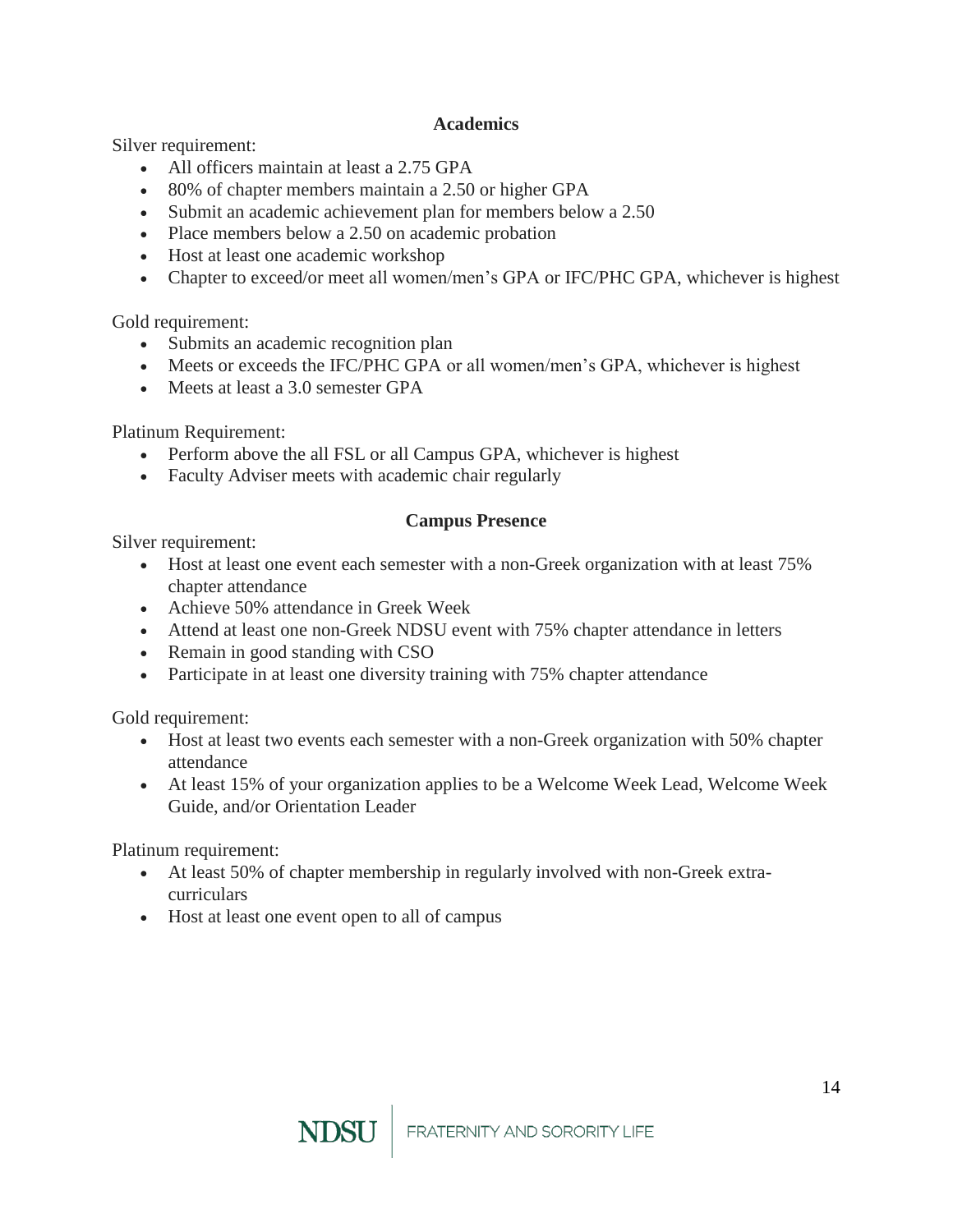## **Inter-Greek Relations**

Silver requirement:

- Host one social/educational/philanthropy event with a PHC sorority
- Host one social/educational/philanthropy event with an IFC fraternity
- Attend at least one governing council event with 75% chapter attendance

Gold requirement:

- Host two events with a PHC sorority
- Host two events with an IFC fraternity
- Attend two non-mandatory governing council events with at least 50% chapter attendance

Platinum requirement:

- Attend at least one event for each chapter of the FSL community
- Attend all non-mandatory governing council events with at least 30% chapter attendance

### **Service and Philanthropy**

Silver requirement:

- 75% of chapter completes 10 hours of service
- Chapter to attend another chapter's service event with at least 50% attendance
- Chapter host at least one philanthropy event
- Chapter host at least one service event
- 50% of the chapter to participate in at least one University sponsored service event (ex: Serve with the Herd, Boo at NDSU, Fill the Dome, etc.)

Gold requirement:

- 85% of chapter to complete 10 hours of service
- Chapter to attend another chapter's service event with at least 75% attendance
- Chapter to submit a fundraising and marketing plan for their philanthropy event

Platinum requirement:

90% of chapter completes 10 hours of service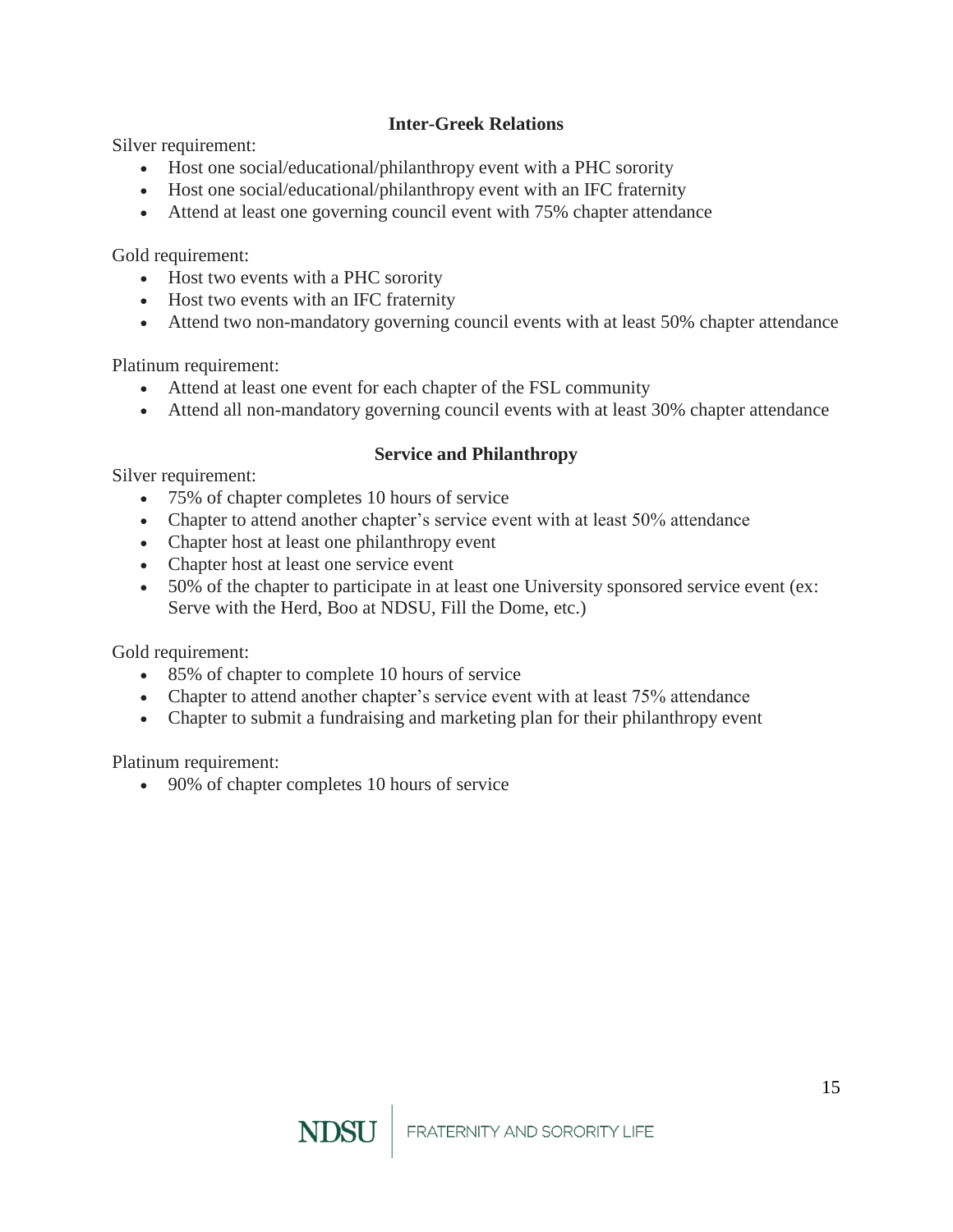## **Chapter Operations**

Silver Requirement:

- myNDSU roster is up to date by required deadlines
- President/proxy attends 75% of Presidents Council meetings
- IFC/PHC delegate attends appropriate number of general body meetings
- ARMA's, FUA's, travel forms, and fundraising forms are turned in at least two business weeks prior to the event
- The president meets at least once a month with the Coordinator for Fraternity and Sorority Life
- The Faculty Adviser attends at least one chapter meeting
- The Faculty Adviser presents at least one presentation regarding NDSU resources to the chapter
- The past due balance for internal chapter finances does not exceed 30% of total chapter cost
- Chapter turns in semester calendar of major events (such as feeds or traditional events) to the Coordinator for Fraternity and Sorority Life by the third week of each semester
- Bylaws and insurance certificate is turned in by the deadline
- Chapter registers new Executive Boards and/or any position changes with the Coordinator for Fraternity and Sorority Life
- 2 executive board positions of the chapter's choosing meets with Coordinator for Fraternity and Sorority Life once a month
- Alumni Adviser attends at least 1 Adviser meeting
- Faculty Adviser attends at least 1 Adviser meeting
- Alumni Adviser attends at least 25% of chapter meetings

Gold Requirement:

- The past due balance for internal chapter finances does not exceed 20% of total chapter cost
- The faculty Adviser attends at least 4 chapter meetings a semester
- Alumni Adviser attends 50% of chapter meetings
- Chapter turns in monthly calendar of events

Platinum Requirement:

- The past due balance for internal chapter finances does not exceed 15% of total chapter cost
- Alumni Adviser attends all (except for one) chapter meetings
- Faculty Adviser regularly meets with members who are below a 2.50 GPA at least once a month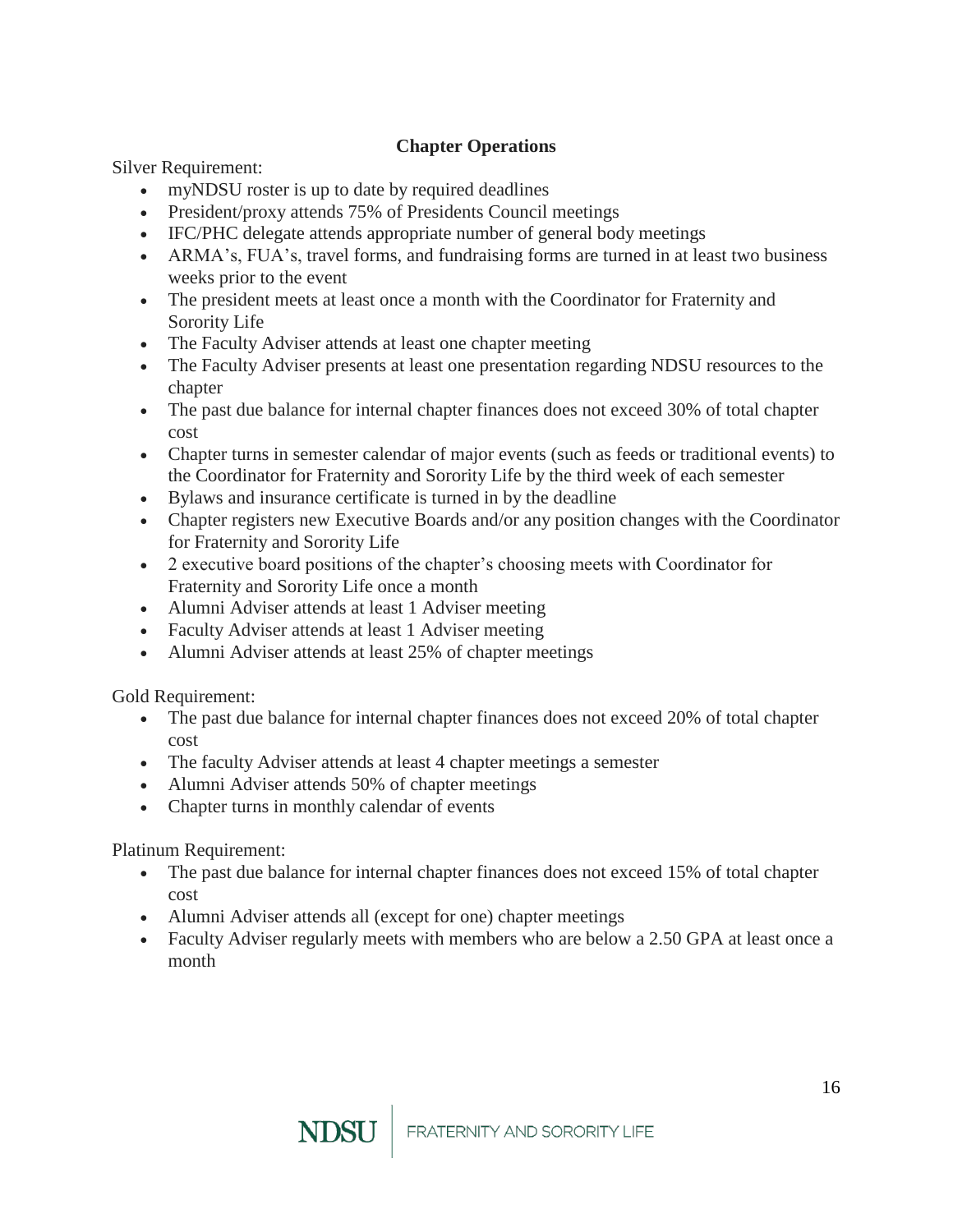## **Health and Safety**

Silver Requirement:

- Attend and/or host two sessions in the following topics with at least 50% chapter attendance:
	- o Hazing Education and Prevention
	- o Substance Abuse
	- o Sexual Violence Prevention
	- o Title IX and Bystander Intervention
	- o Enough Peer Education
	- o Safe Zone Training
- Host three alcohol free brotherhood / sisterhood events

Gold Requirement:

- Attend and/or host sessions in the following topics with at least 60% chapter attendance
	- o Hazing Education and Prevention
	- o Substance Abuse
	- o Sexual Violence Prevention
	- o Title IX and Bystander Intervention
	- o Enough Peer Education
	- o Safe Zone Training

Platinum Requirement:

- Attend and/or host sessions in the following topics with at least 70% chapter attendance
	- o Hazing Education and Prevention
	- o Substance Abuse
	- o Sexual Violence Prevention
	- o Title IX and Bystander Intervention
	- o Enough Peer Education
	- o Safe Zone Training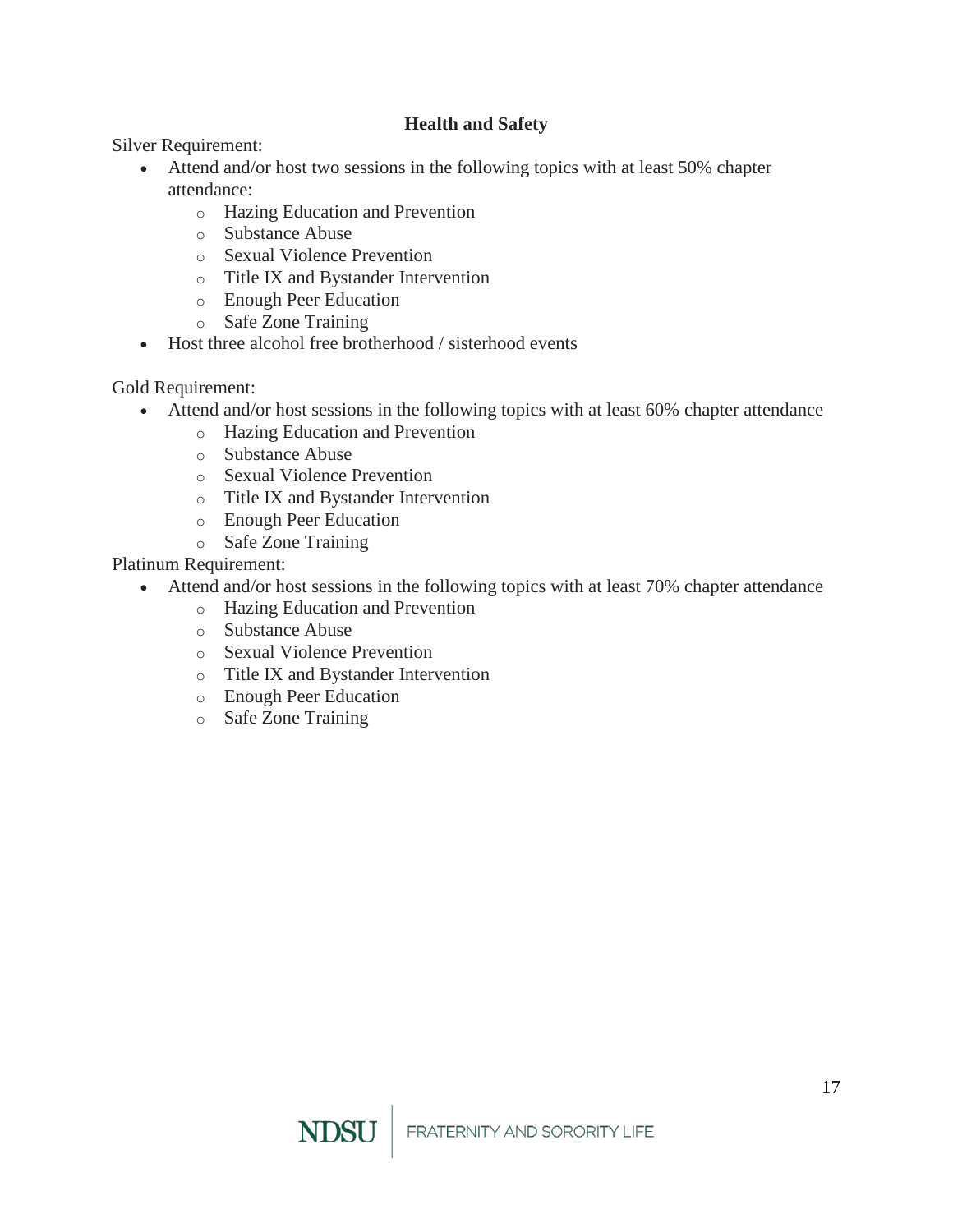## **Membership Development**

Silver requirement:

- 75% of new members attend the following education sessions:
	- o Alpha Welcome sessions
	- o Title IX and Bystander Intervention Presentation
	- o Safe Zone Training
- New member class makes above a 2.50 GPA
- New member education calendar is submitted to Coordinator for Fraternity and Sorority Life each semester
- Retain 60% of new member class

Gold requirement:

- New member class makes above a 2.75 semester GPA
- Retain 70% of new member class

Platinum requirement:

- New member class makes above a 3.0 semester GPA
- Retain 80% of new member class

## **Alumni Relations**

Silver requirement:

- Chapter maintains and updates a list of all alumni provided by nationals and/or NDSU Alumni Foundation
- Chapter sends out a newsletter at least once a semester to alumni
- Host at least one alumni event a semester
- Send out major chapter event dates to alumni no later than three weeks into the semester

Gold requirement:

- Maintain a social media page with active members and alumni members
- Post regularly on social media page for alumni members

Platinum requirement:

Host one event a semester in conjunction with the Alumni Association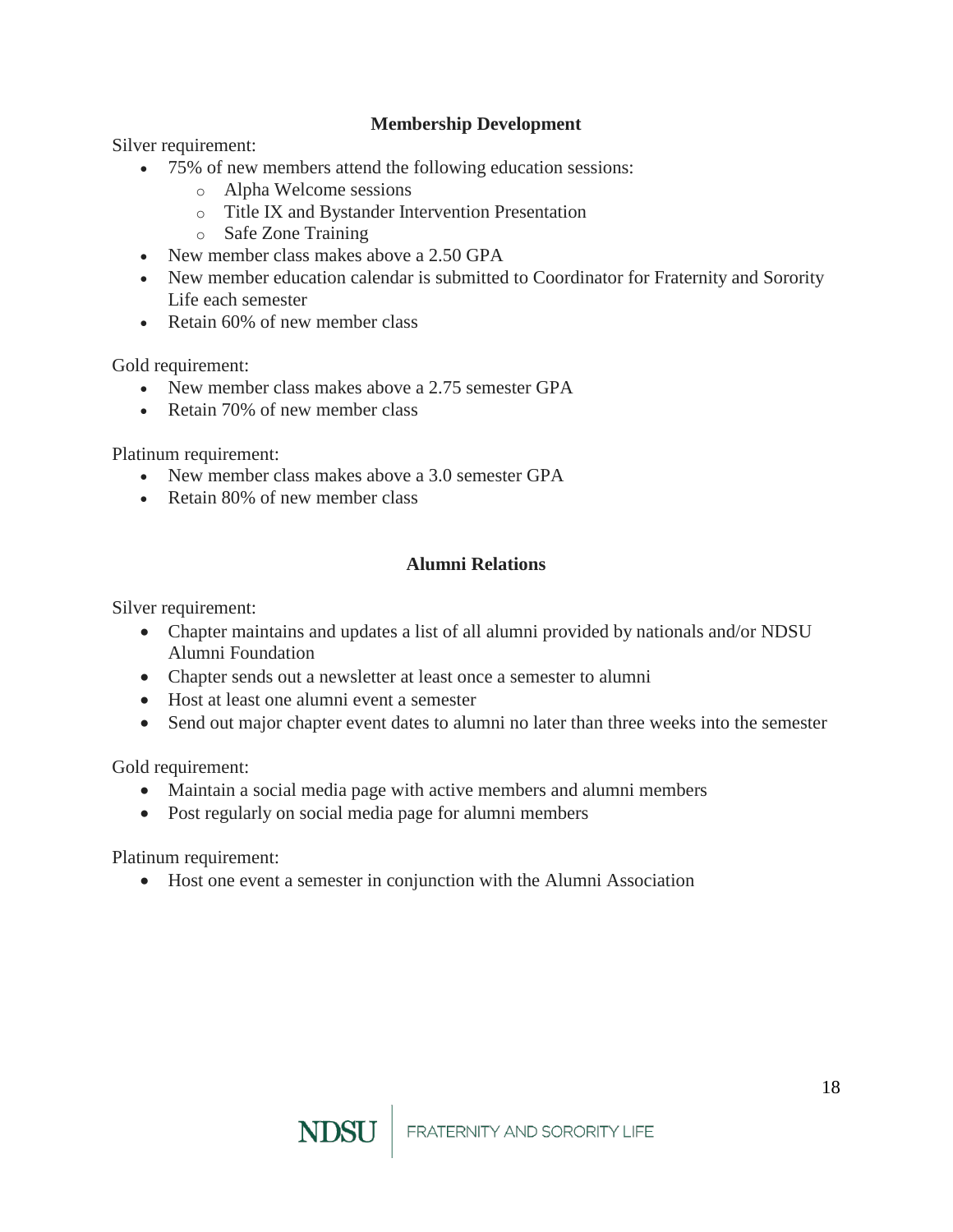## **Fraternity and Sorority Life Best Practices**

<span id="page-18-0"></span>Below are programs, relationships, and practices that are present and executed by the Coordinator for Fraternity and Sorority Life that directly benefit members. These best practices shall be continued unless they prove to be no longer beneficial to the community and the University.

## **Best Practice 1**

An ongoing dialogue will occur at least four times a year between administrators and Fraternity and Sorority Life community leaders in order to strengthen the relationship between these two groups. This dialogue can be incorporated into the Fraternity and Sorority Life Presidents' Council and should include people from various departments across campus that collaborate and work regularly with the Fraternity and Sorority Life community.

## **Best Practice 2**

The University will continue its commitment to the Fraternity and Sorority Life community by providing administrative support and services to the fraternity and sorority chapters and their activities, primarily through the Student Activities Office of the Memorial Union. Enhancement of this relationship will occur through the provision of sponsorship including, but not limited to:

- a. A University funded Fraternity and Sorority Life community promotional brochure, developed by representatives from the Panhellenic Council and the Interfraternity Council.
- b. One Fraternity and Sorority Life sponsored program per semester will be held.
- c. An electronic newsletter to the University faculty, staff, and administration, distributed each semester, which will provide periodic updates about the activities and accomplishments of fraternity and sorority chapters and individuals.
- d. Surplus computers for Fraternity and Sorority Life community usage and office space
- e. Maintain and update the Fraternity and Sorority Life website

## **Best Practice 3**

A permanent Fraternity and Sorority Life Advisory Board will continue to operate and exist, in consultation with the Coordinator for Fraternity and Sorority Life, the Interfraternity Council, and the Panhellenic Council Presidents. This group shall meet at least every six weeks and shall have representation from faculty, staff, fraternity and/or sorority alumni, fraternity and sorority students, and non-affiliated students.

## **Best Practice 5**

The majority of the executive officers of fraternity/sorority chapters will be required to live in the chapter houses. These key executive officers will be identified by each fraternity/sorority chapter on an annual basis. A current listing will be maintained by the Student Activities Office.

## **Best Practice 6**

All new members shall go through a new member orientation, also known as the Alpha Welcome, to learn about Fraternity and Sorority Life and on-campus resources.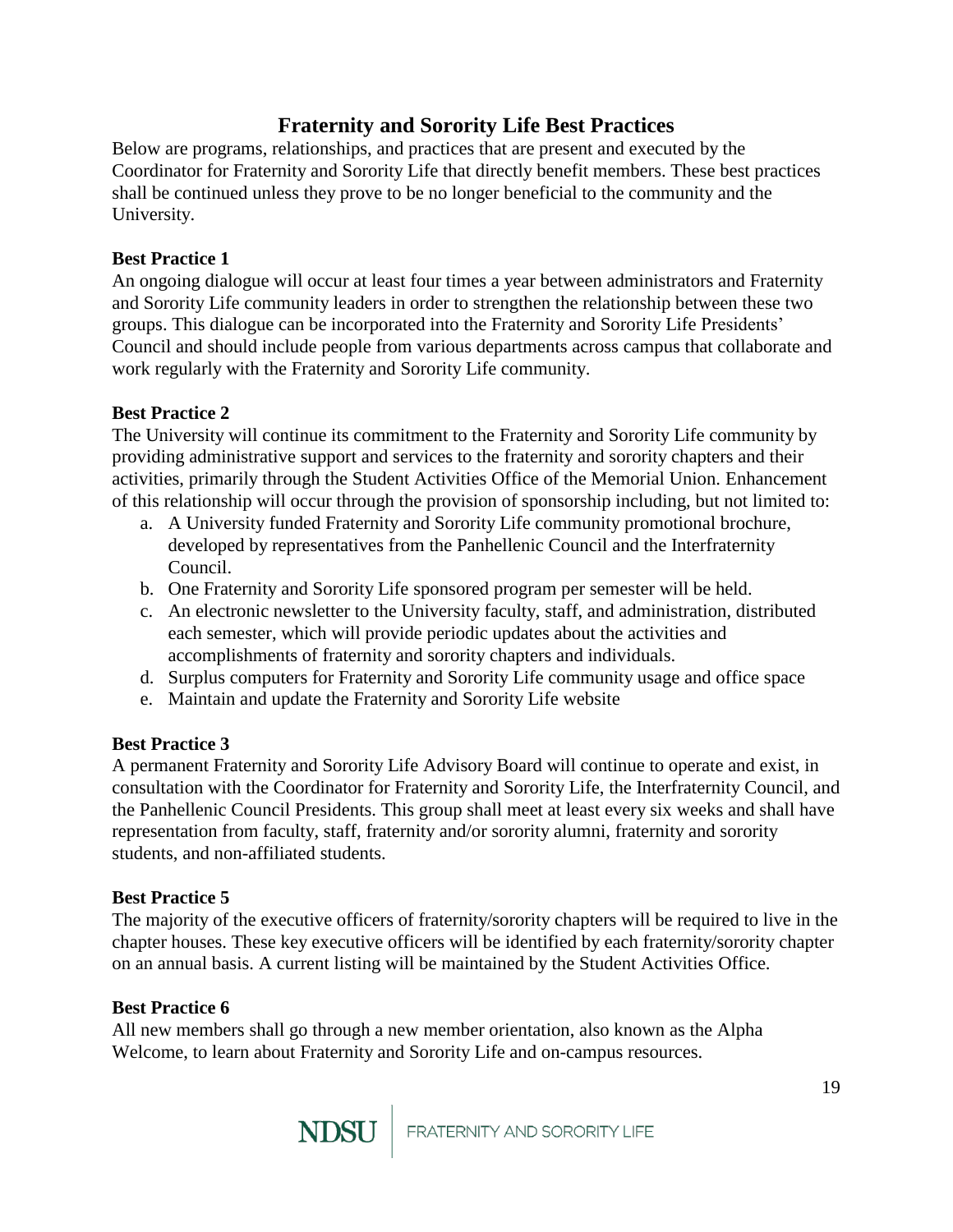## **Fraternity and Sorority Life Initiatives**

## <span id="page-19-0"></span>**Initiative 1**

A chapter evaluation and review process will occur each semester in which each chapter's status with respect to eight categories are critically examined will be adopted. The Interfraternity Council and Panhellenic Council leadership, along with the fraternity and sorority chapter presidents and Fraternity and Sorority Life Adviser, will set the standard for the review process

## **Initiative 2**

To establish a close working relationship with the University Police and local law enforcement, a representative of the North Dakota State University Police and/or the Fargo police will be invited to serve on the Fraternity and Sorority Life Advisory Board

## **Initiative 3**

To create a unique and identifiable brand for the Fraternity and Sorority Life community that is consistent with University marketing and branding endeavors

## **Initiative 4**

Create and execute an annual Fraternity and Sorority Alumni Weekend for alumni to come back and visit and re-establish ties with the community

## **Initiative 5**

Grow the community to be 15% of the undergraduate population by 2025 by an extensive marketing plan and colonization and expansion process in collaboration with inter/national organizations and leadership

## **Initiative 6**

Educate all new members of each fraternity and sorority regarding the various forms of hazing, on campus resources for hazing reporting, and other on campus resources each semester

## **Initiative 7**

Provide the Fraternity and Sorority community with a bystander intervention curriculum in conjunction with the Sexual Assault Prevention Advocate (SAPA) to train and educate all fraternities and sororities regarding peer accountability, sexual violence, and power based violence

## **Initiatives Evaluation and Advancement**

These initiatives will be reviewed and evaluated in Fall of 2025. A representative group, that may include representatives from the Fraternity and Sorority Life Advisory Board, Interfraternity Council, Panhellenic Council, Presidents Council, interested alumni and University administration, will evaluate and propose adjustments to these recommendations so as to ensure the continued growth and success of the Fraternity and Sorority Life community.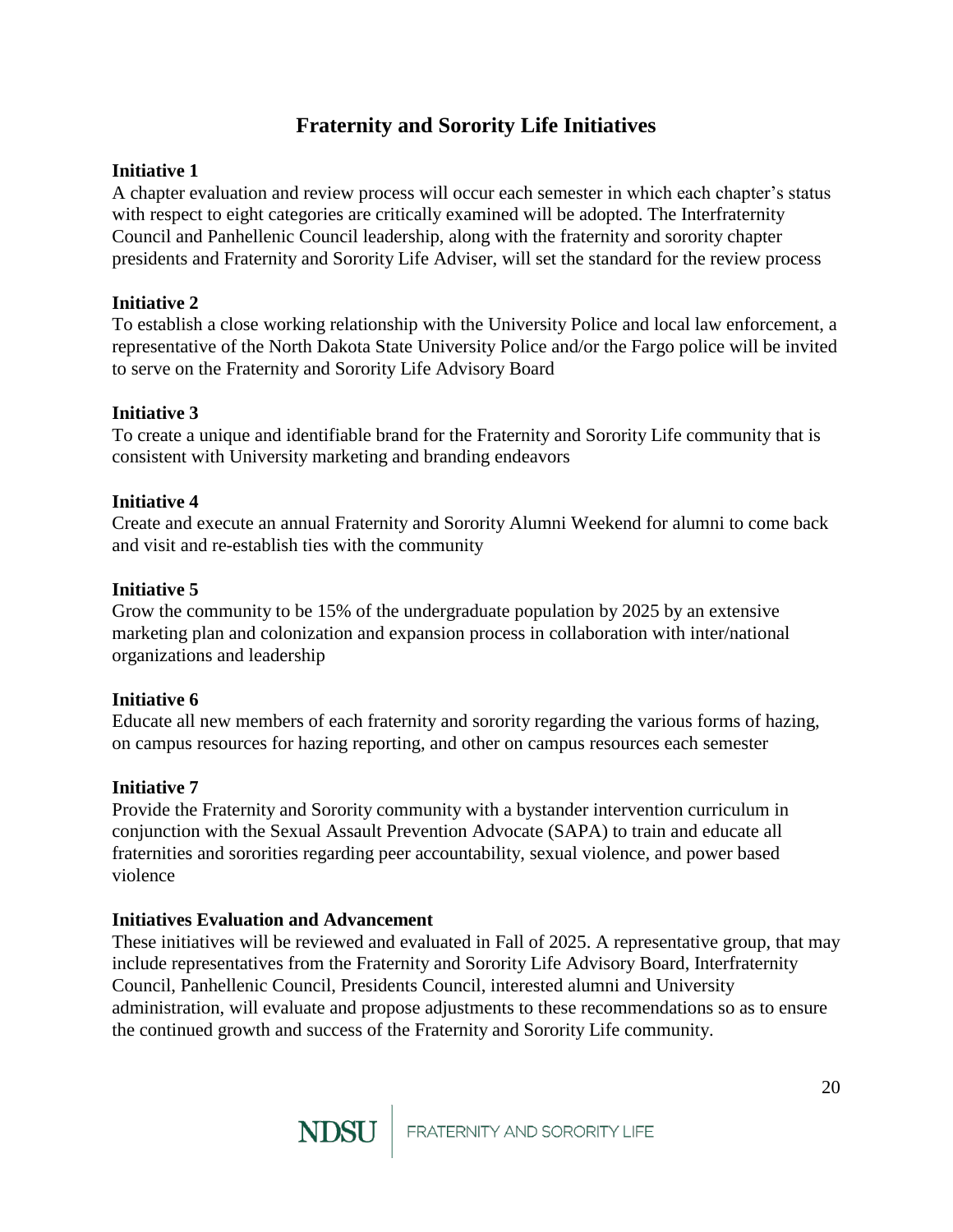## **North Dakota State University Statement on Hazing**

<span id="page-20-0"></span>Hazing in any form is prohibited by North Dakota State University and state law.

## **North Dakota State Statue 12.1-17-10. Hazing.**

A person is guilty of an offense when, in the course of another person's initiation into or affiliation with any organization, the person willfully engages in conduct that creates a substantial risk of physical injury to that other person or a third person.

As used in this section, "conduct" means any treatment or forced physical activity that is likely to adversely affect the physical health or safety of that other person or a third person, or which subjects that other person or third person to extreme mental stress, and may include extended deprivation of sleep or rest or extended isolation, whipping, beating, branding, forced calisthenics, overexposure to the weather, and forced consumption of any food, liquor, beverage, drug, or other substance.

The offense is a class A misdemeanor if the actor's conduct causes physical injury, otherwise the offense is a class B misdemeanor.

## **Article 3.46 of Section 601 of the** *Rights and Responsibilities of Community: A Code of Student Behavior*

Hazing, regardless of location, intent, or consent of participants, is prohibited. Hazing is defined as any action or situation that implicitly or explicitly is required for student admission or affiliation with an organization or group. Such activities and situations include:

- paddling in any form
- creating excessive fatigue
- forced consumption of any substance
- forced road trips
- morally degrading, demeaning, unsanitary, humiliating games or stunts
- harassment and/or ridicule
- other activities prohibited by law or University policy

It is the responsibility of the organization and its leadership, in conjunction with the inter/national organization, if any, to protect potential members, members, or others associated with the organization from any hazing activity or practice conducted, condoned, or encouraged by the current members of the organization, alumni, or other associates.

Each chapter must conduct an annual review of their national policy and the University policy on hazing. In addition, all new members or associate members shall participate in a chapter educational program on hazing. Compliance with this policy will be verified every year through the Student Activities Office.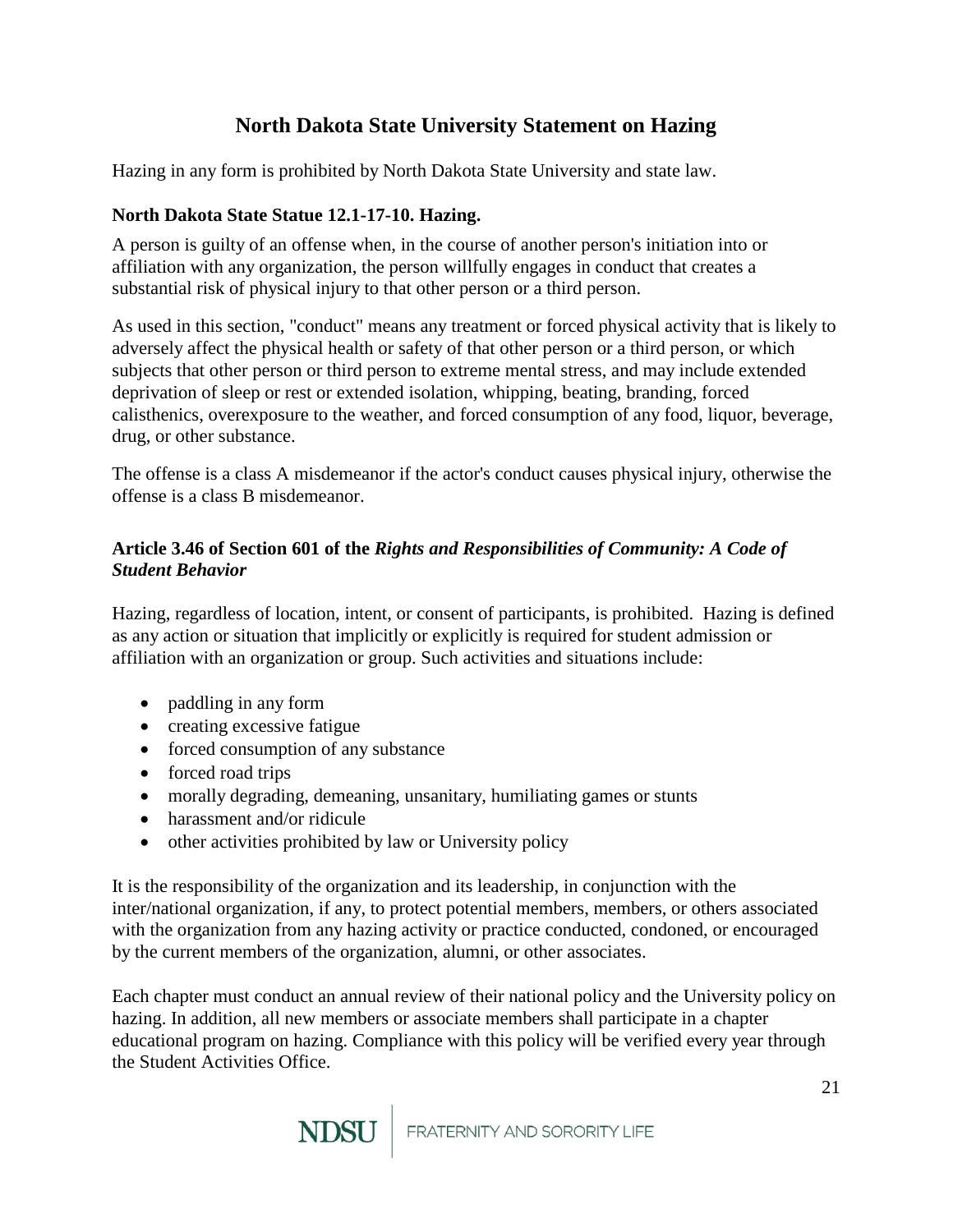Non-compliance with this policy will result in disciplinary action. The Interfraternity and Panhellenic Standards Boards shall be responsible for enforcing this policy in conjunction with the University. When no action is taken by the respective standards board, the University, through the Division of Student Affairs and Enrollment Management, has the right to pursue these charges. In all cases, the inter/national office will be notified.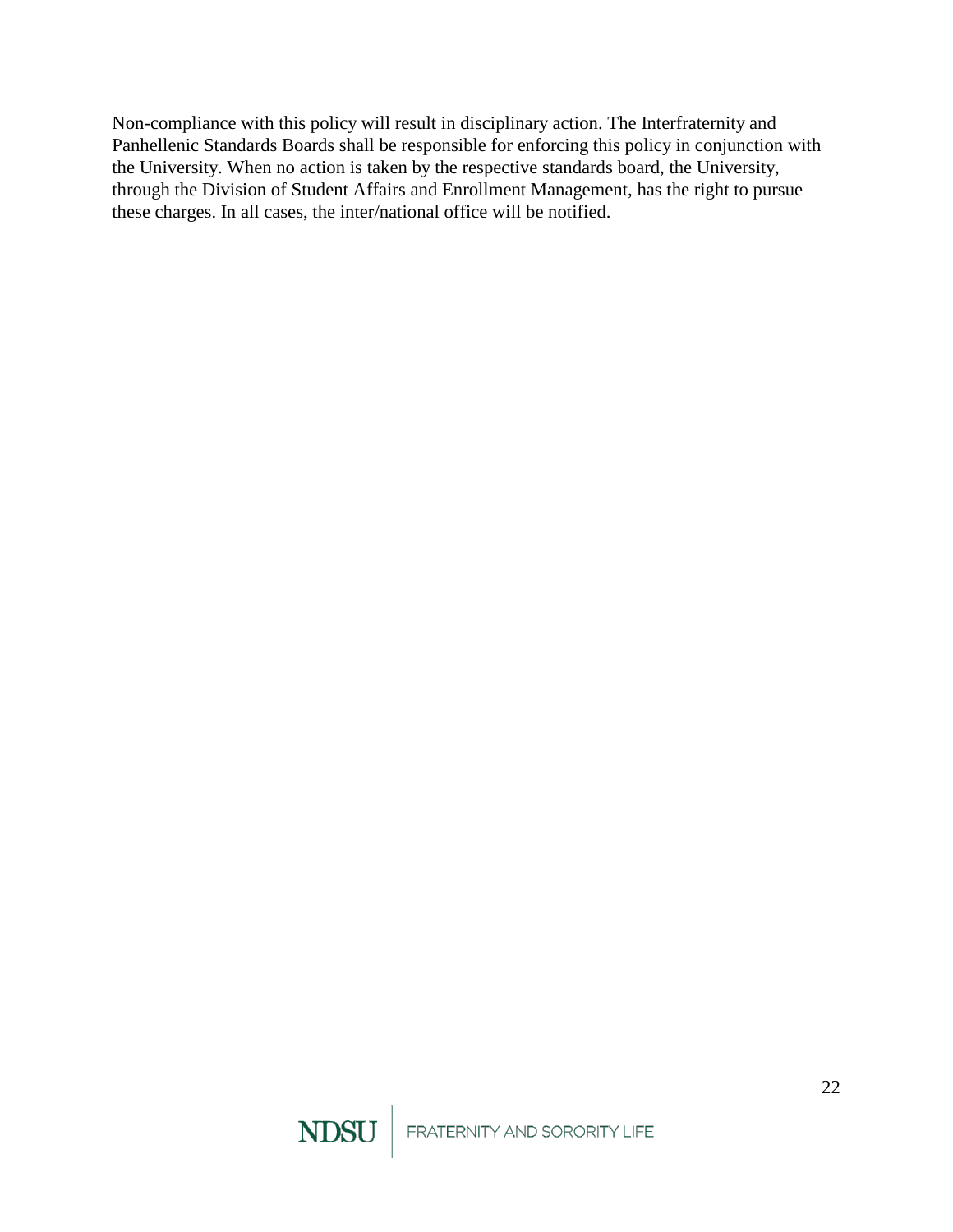## **Substance Use Procedures and Policies**

<span id="page-22-0"></span>NDSU Fraternity and Sorority Life organizations must comply with all University, local, state and federal laws and policies concerning alcohol consumption. No alcoholic beverages or illegal drugs are permitted in common areas of chapter property at any time. Please see other alcohol polices that apply to Fraternity and Sorority Life below.

## Article 3.8: Alcohol at Student Organization Events

Sale of alcoholic beverages by students and student organizations is prohibited. This includes any action that can be remotely construed as an alcohol sale, such as charging admission to parties, passing the hat, selling empty cups, and selling drink tickets. Alcohol, if available, must be sold and served by licensed third party vendors.

Common sources or a bulk quantity of alcohol, such as cases or kegs, are not permitted at any student organization sponsored event, or in fraternity and/or sorority housing.

No activities or promotions shall encourage excessive and/or rapid consumption of alcoholic beverages. This includes contests, drinking games, and discounts or special pricing of alcoholic beverages. Use of alcohol at events is expected to be lawful and responsible.

Alcoholic beverages may not be used as awards or prizes in connection with events or activities. Prize coupons and/or gift cards donated by establishments with a liquor license must include the statement, "Not valid for purchase of alcohol."

Student organization or public funds may not be used for the purchase of alcoholic beverages or gift cards to alcohol establishments.

Recognized NDSU student organizations planning off campus events at a venue where alcohol may be present must complete and submit an Alcohol Risk Management Form (ARMA) and a guest list to the Student Activities Office, Memorial Union 120. Events involving alcohol must be closed events, intended only for organization membership and invited guests, and alcohol must be sold and served by a licensed third party vendor.

### Article 4.9: Fraternity and Sorority Alcohol Policy

Fraternity Houses – No alcoholic beverages are permitted in common areas of chapter property at any time. Student members who are 21 years of age may consume alcohol in the privacy of their rooms/suites with no more than three others who are also 21 years of age or older. If multiple individuals live in one room/suite, all must be 21 years of age or older for alcohol to be present and/or consumed. Illegal drugs are not permitted on chapter or campus property at any time. All alcohol present within the chapter house must not exceed 15% ABV.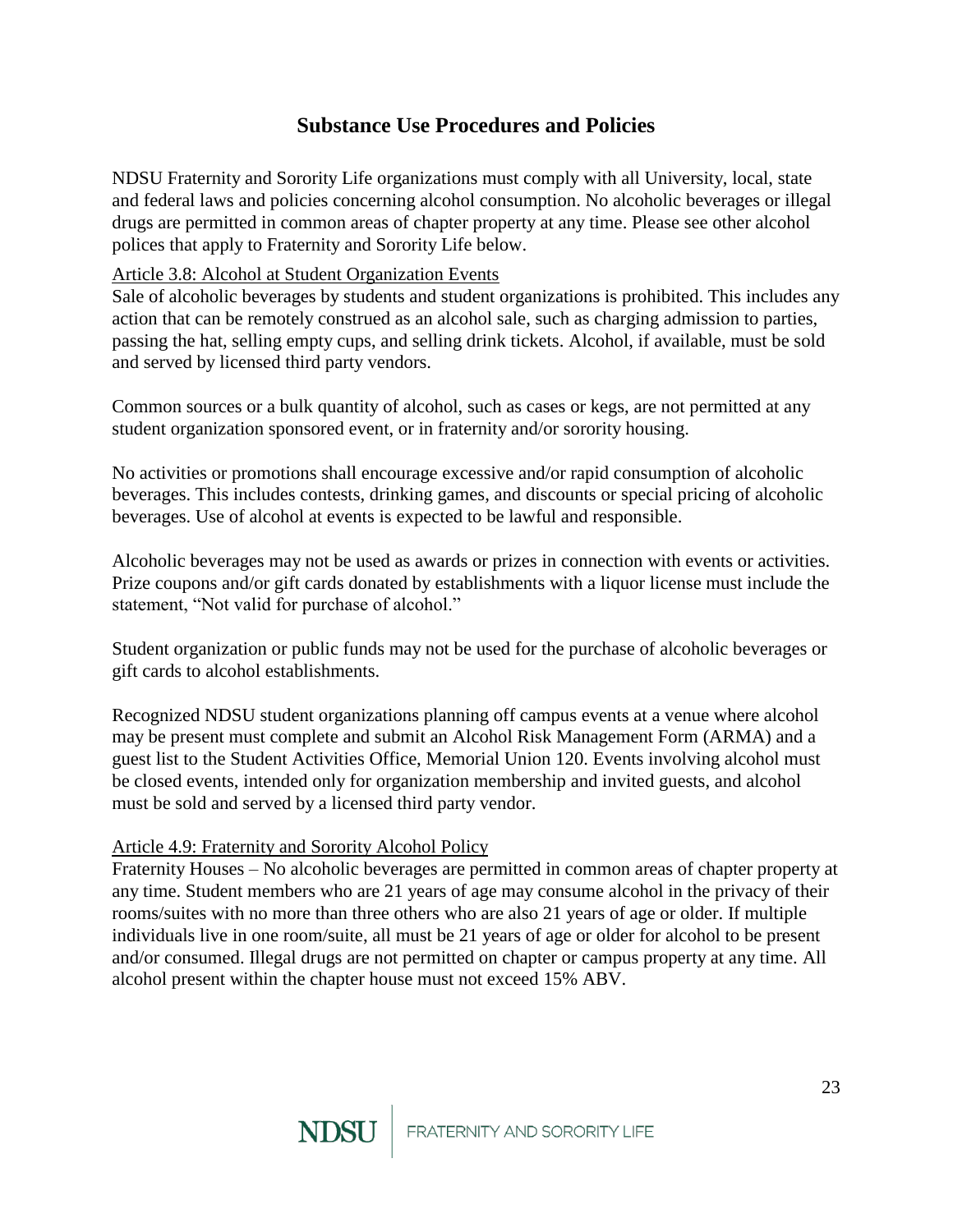Sorority Houses – National Panhellenic Conference policy requires alcohol-free facilities for all chapter facilities. Illegal drugs are not permitted on chapter property at any time.

All fraternities and sororities are expected to comply with their inter/national organization and governing council's policies in addition to the University's policies.

For further details regarding alcohol policies, please reference *Section 601: Rights and Responsibilities of Community: A Code of Student Conduct.*

## **Housing and Membership Policies**

<span id="page-23-0"></span>The following polices are from Article 4.9 of *Section 601: Rights and Responsibilities of Community: A Code of Student Conduct.*

## **Fraternity and Sorority Membership Requirement**

NDSU Social fraternities and sororities are chartered with a single institution and therefore are ineligible for Tri-College/Dual-College recognition; membership is limited to students enrolled at NDSU.

## **Residents of Greek Chapter Houses**

Only initiated member(s) of that chapter who are currently enrolled at NDSU, or a house employee, may reside in the house during the fall and spring semesters without authorization from the Student Activities Office and chapter leadership.

## **Summer Housing Procedures**

Fraternity and sorority presidents are to furnish names of the summer house managers to the Coordinator of Fraternity and Sorority Life, Student Activities Office. Chapter leadership is required to inform summer residents of University and fraternity/sorority life policies.

## **Code Violations**

As is the case with all University student organizations, fraternities and sororities will be held responsible for any conflicts with University policies occurring in chapter residences or at functions or social events sponsored by chapters.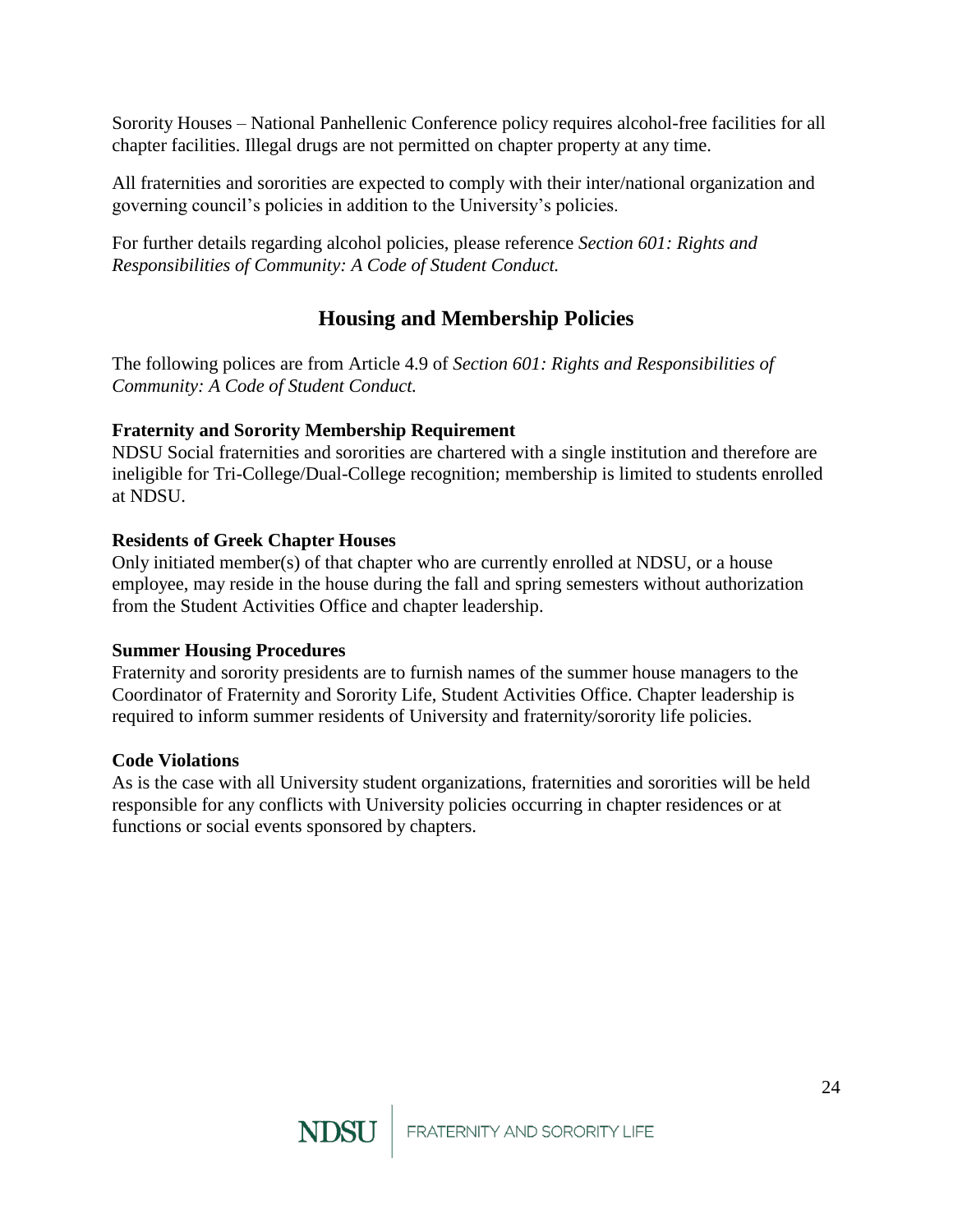## **Expansion and Growth Procedures**

## <span id="page-24-0"></span>**Interfraternity Council Growth and Expansion Procedures**

Determining the need for expansion and growth rests with the University as a part of a review and evaluation of the Fraternity and Sorority Life community as a whole. Based upon the results of this review, an exploratory committee shall be formed.

The Exploratory Committee is composed of the following members: Director of Student Activities, Director of Memorial Union, Coordinator of Fraternity and Sorority Life, Interfraternity Council and Panhellenic Council Presidents, two Fraternity and Sorority Life Alumni, one Faculty Adviser, one non-affiliated NDSU student, the Interfraternity Council Delegates of organizations in good standing, and the Dean of Students as an ex-officio member of the committee.

If growth of the community is desirable, the committee will issue invitations to the inter/national organizations and/or governing councils notifying the respective organizations of the expansion opportunity. The committee will review the information received from those groups interested in forming an emerging chapter at North Dakota State University. The committee will then decide when the respective organizations will come to campus to present to the fraternity and sorority community.

After all invited organizations have visited campus and made presentations, the Exploratory Committee will vote to determine which group or groups will receive its recommendation for forming an emerging chapter. If approval has been granted, the Exploratory Committee will issue a formal invitation for an emerging chapter to be formed to the selected organization(s).

Growth and Expansion shall follow the rules and regulations stated in the constitution of the appropriate governing council. Formal affiliation of the new chapter with North Dakota State University can occur after a successful integration period, providing that all requirements for affiliation have been met and approved by the Coordinator for Fraternity and Sorority Life.

## **Panhellenic Council Extension and Expansion Procedures**

The Panhellenic community shall consider opening for extension if all chapters have consistently met quota for at least 3 formal recruitment periods and if total exceeds 60 for more than 3 consecutive formal recruitment periods.

Growth and Expansion procedures shall follow all policies and procedures as outlined and described in the National Panhellenic Conference Manual of Information.

## **Multicultural Greek Letter Organization (MGLO) Growth and Expansion Procedures**

Growth and Expansion for MGLO's will follow the same process as the Interfraternity Council procedures until an MGLO Council can be formed.